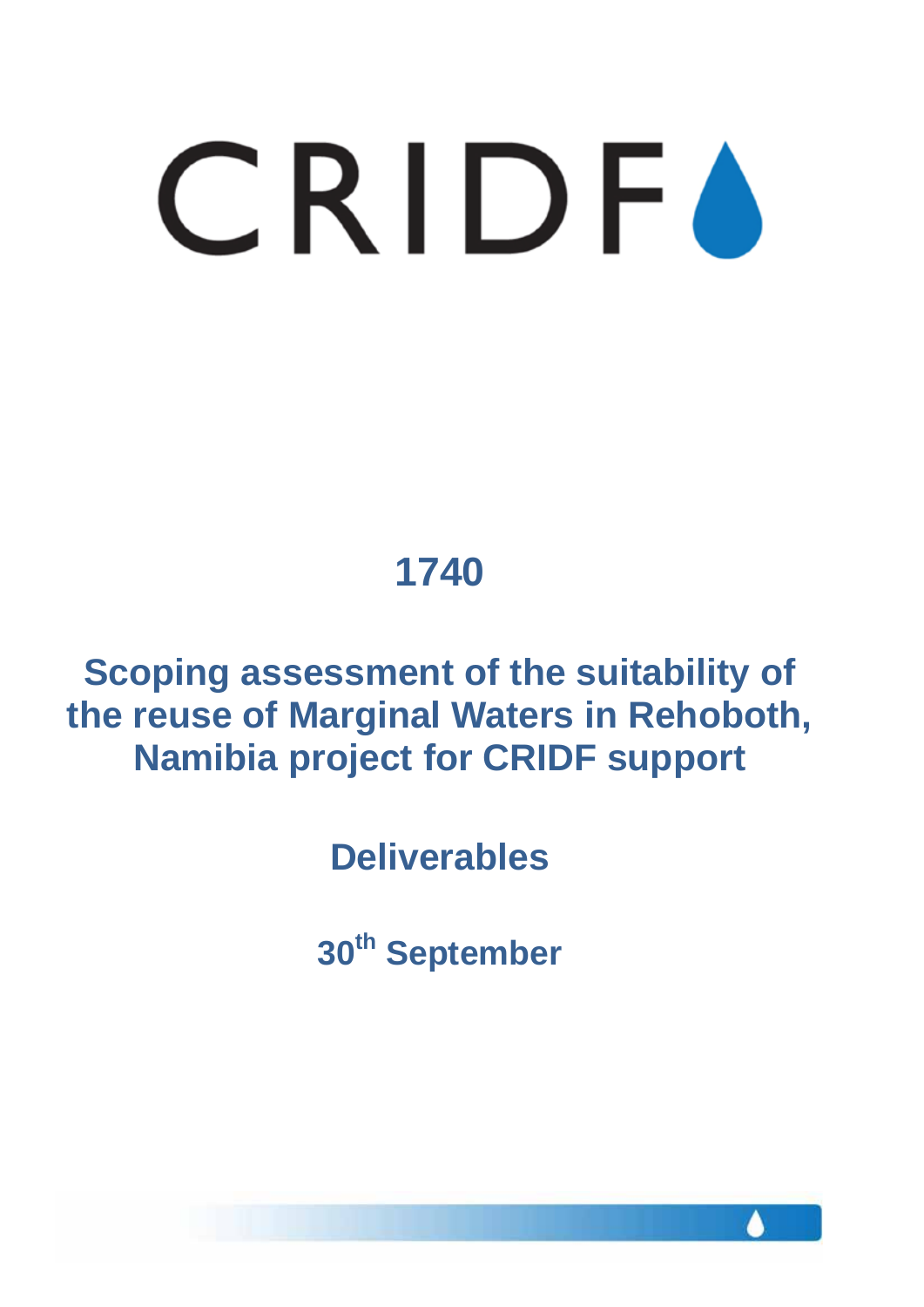# **1740**

### **D1 – D2**

**Scoping level review of any possible transboundary and pro-poor benefits of the potential Project**

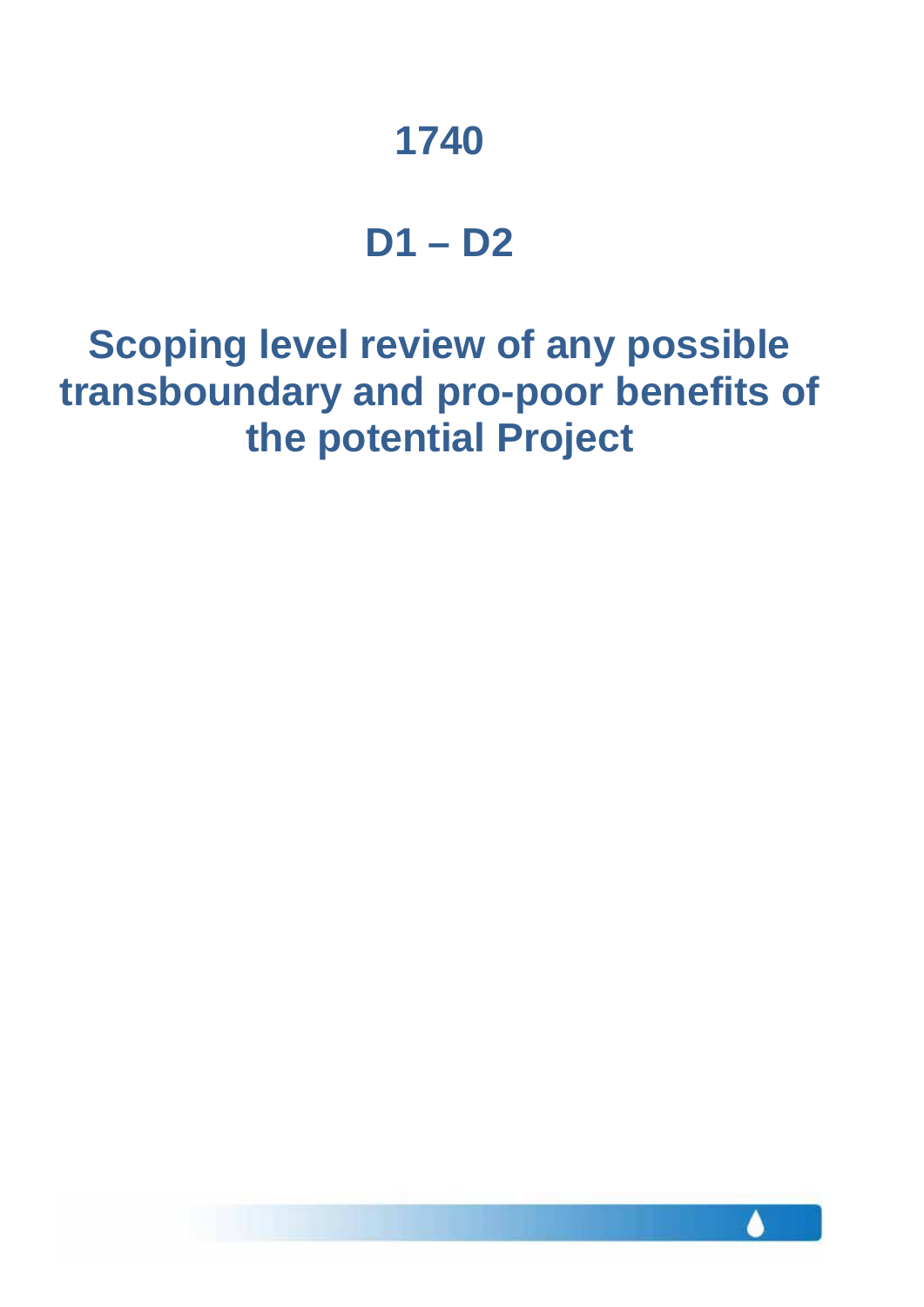**Scoping assessment of the suitability of the reuse of marginal waters in Rehoboth, Namibia as a possible project for CRIDF support**

**Project name: Scoping assessment of the suitability of the reuse of marginal waters in Rehoboth, Namibia** 

**Final Report**

**September 2013**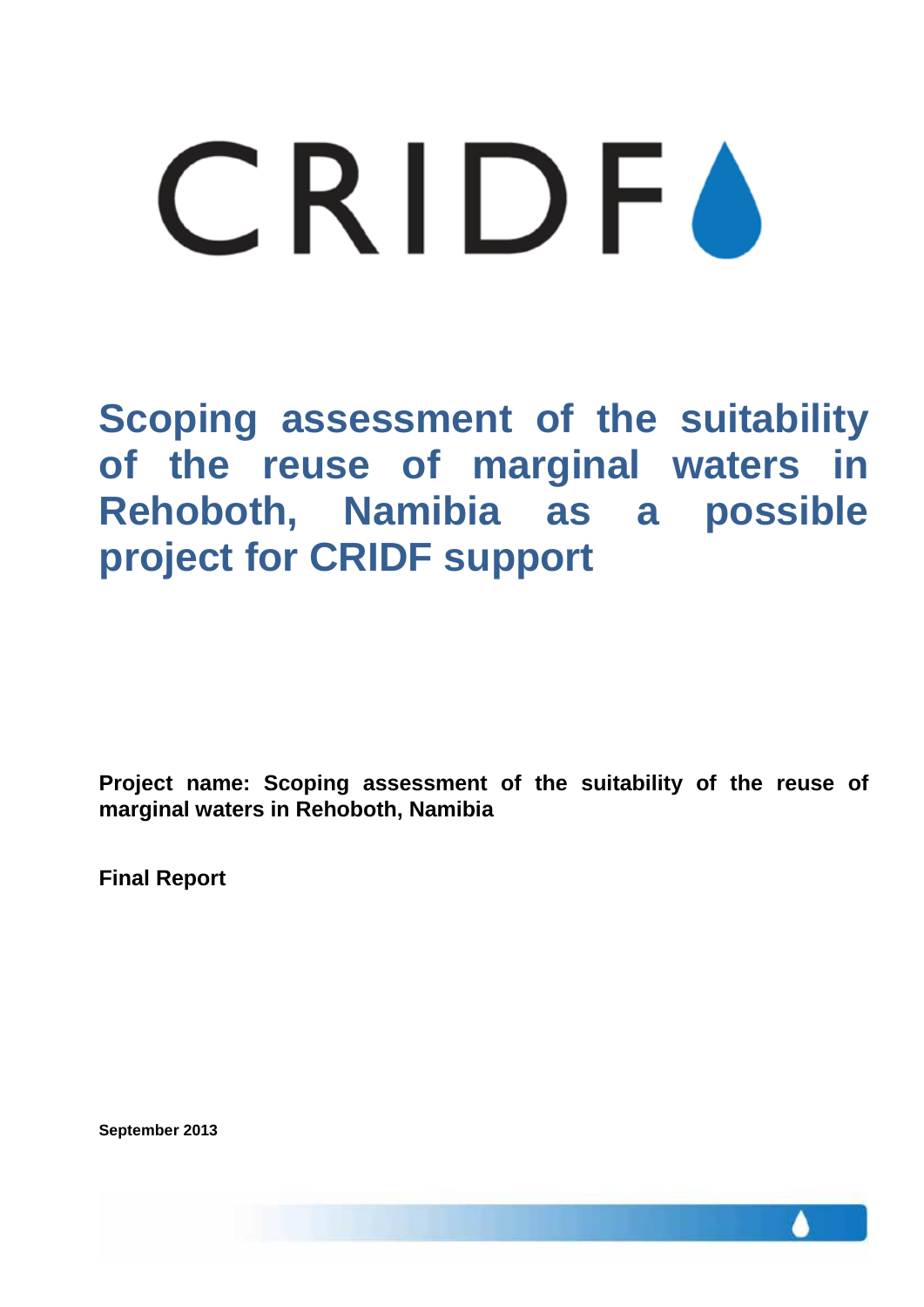#### **Disclaimer**

The British Government's Department for International Development (DFID) financed this work as part of the United Kingdom's aid programme. However, the views and recommendations contained in this report are those of the consultant, and DFID is not responsible for, or bound by the recommendations made.

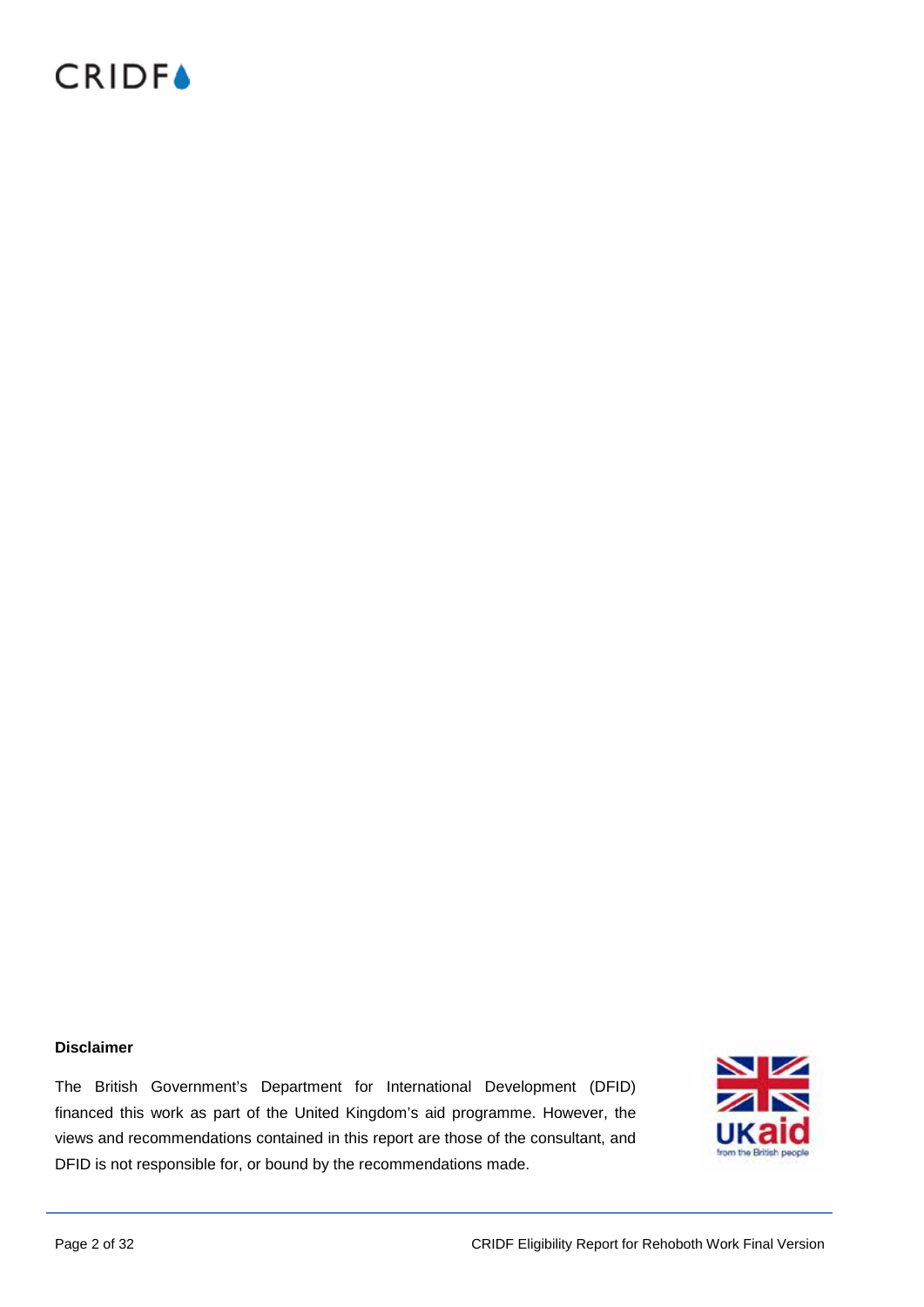# **CRIDF●**

### **Contents**

| 3.1 Orientation |  |
|-----------------|--|
|                 |  |
|                 |  |
| 4.1 Rainfall    |  |
|                 |  |
|                 |  |
|                 |  |
|                 |  |
| 5.1 Population  |  |
|                 |  |
| 5.3 Poverty     |  |
|                 |  |
|                 |  |
|                 |  |
| 7.1 Location    |  |
|                 |  |
|                 |  |
|                 |  |
|                 |  |
|                 |  |
|                 |  |
|                 |  |
|                 |  |
|                 |  |
|                 |  |
|                 |  |
|                 |  |
|                 |  |
|                 |  |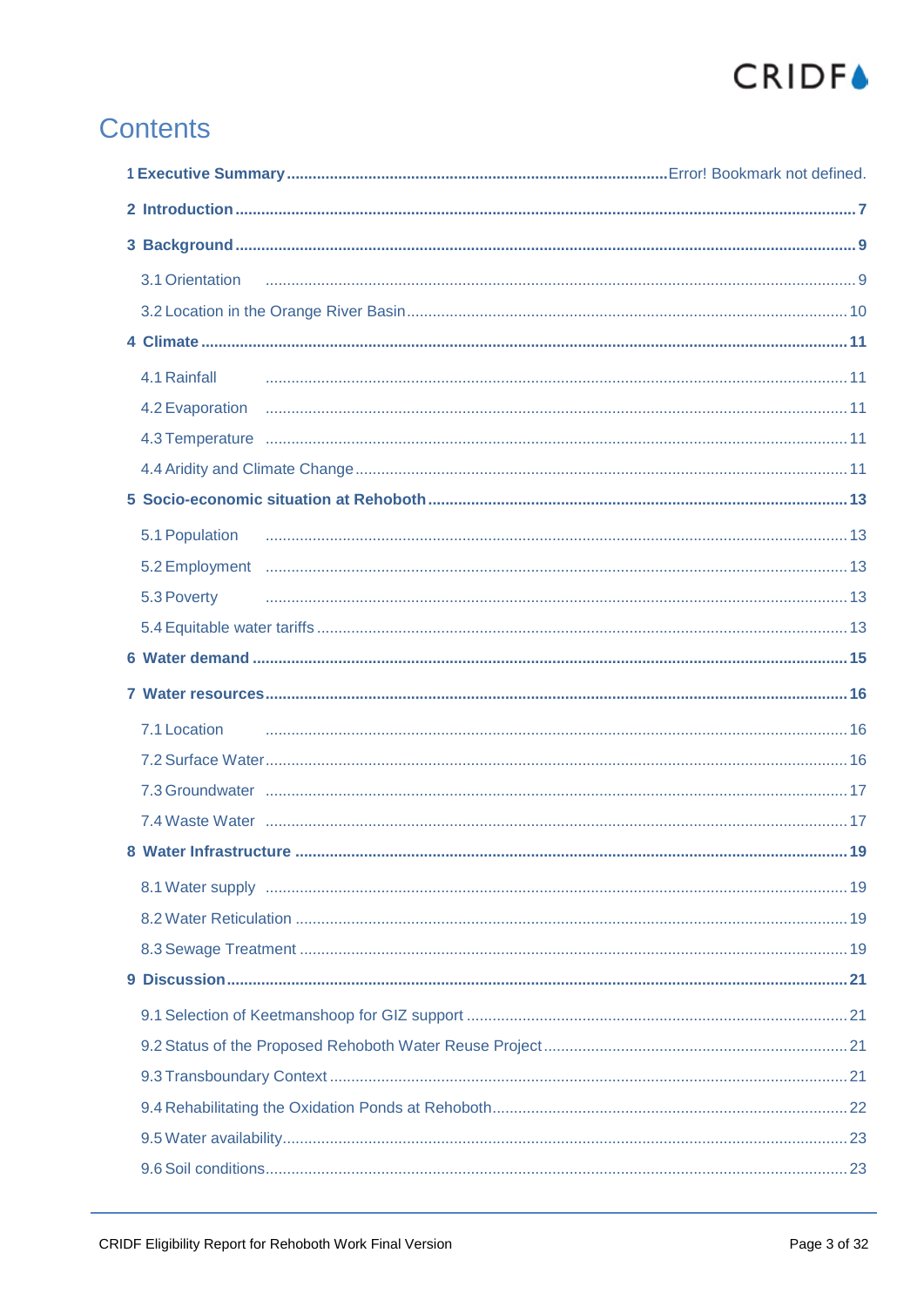# **CRIDF▲**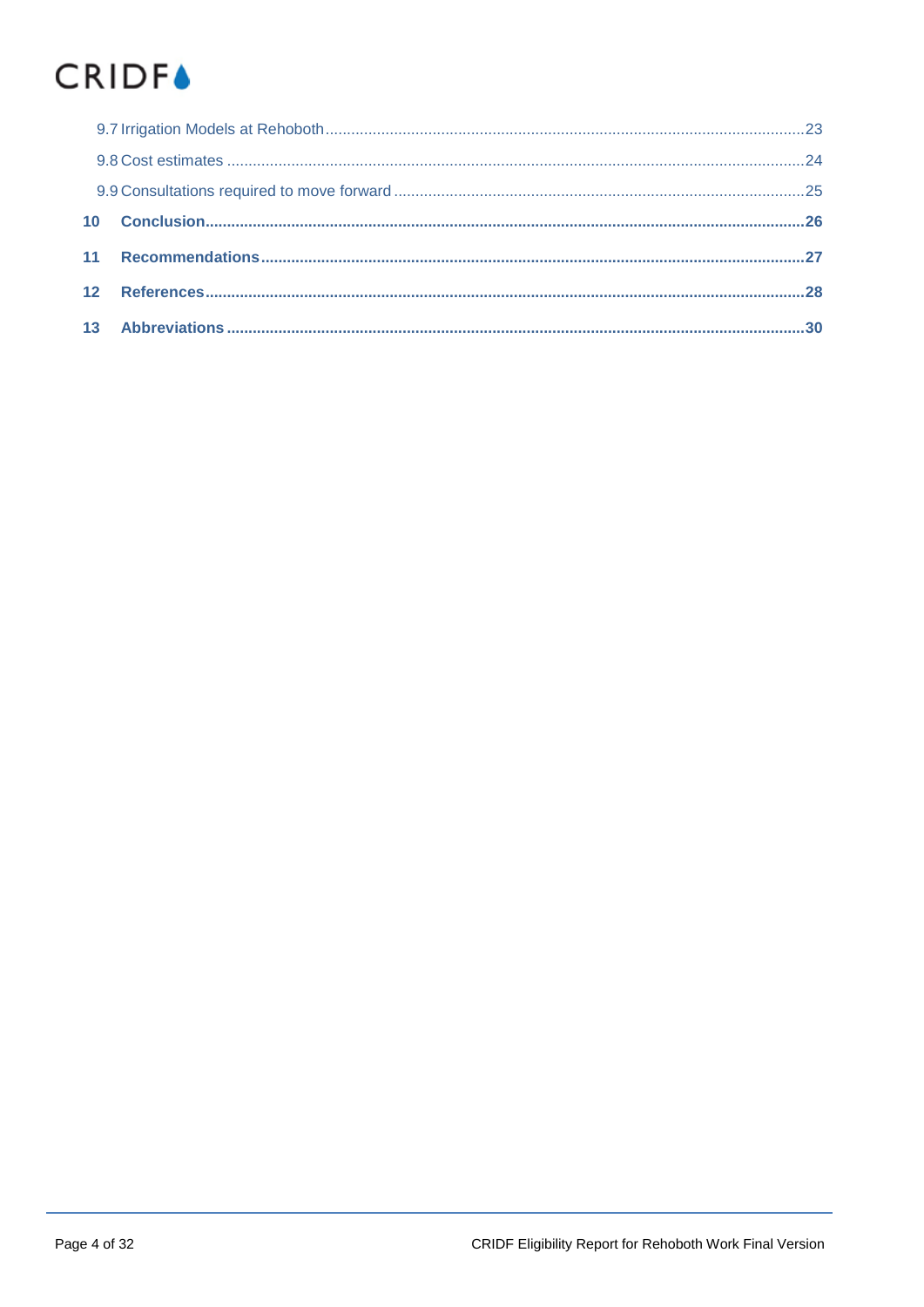

### **List of Figures**

### **List of Tables**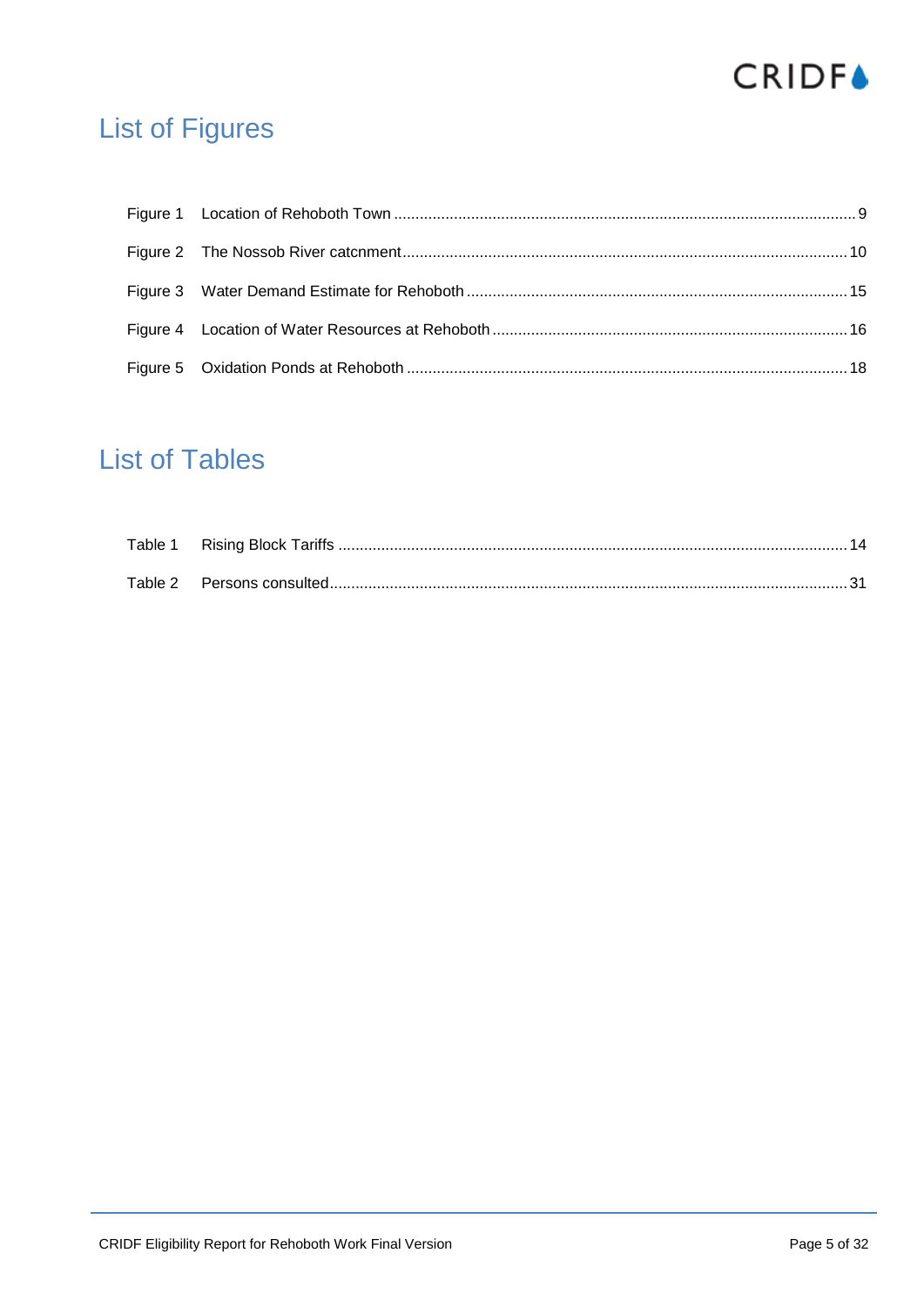### Executive Summary

The Town Council of Rehoboth recently made a request to the DWAF to explore the feasibility of a project to upgrade the sewage ponds at the town and to reuse the local domestic sewage effluent for irrigation.

The purpose of this report is to describe the assessment of the situation at Rehoboth Town in order to perform a scoping level review of the proposed Project, with a particular focus on the potential pro-poor and transboundary benefits that may accrue, and to make recommendations about the eligibility of the Project for support by the Climate Resilient Infrastructure Development Facility (CRIDF), funded by the Department for International Development (DFID) of the United Kingdom.

The following conclusions can be drawn:

- 1.1 The proposed project to upgrade the sewage ponds at Rehoboth town to prevent pollution and to reuse the local domestic sewage effluent for irrigation is supported by the DWAF because pollution control and water reuse is in line with the Namibian Water Policy while the promotion of irrigation is in line with the Green Scheme Policy which is aimed at increasing agricultural production and agribusiness;
- 1.2 The Oanob River and the Rehoboth Aquifer at Rehoboth are transboundary in nature;
- 1.3 If the treatment facilities are upgraded, the capacity of the plant could be increased to reduce spills under peak sewage flow conditions, the ponds could be lined properly to reduce seepage and the threat of pollution to transboundary water sources in the Orange-Senqu River basin could be reduced.
- 1.4 If the development of at least the first phase of an irrigation project to utilize treated sewage effluent can be supported by CRIDF, additional pro-poor benefits such as effective job creation, reduction in unemployment, improved livelihoods and increased socio-economic benefits could be achieved;
- 1.5 It is expected that the frequency of periods with drought conditions will most probably increase in Namibia due to climate change, but the proposed project has the potential to reduce the risks for crop production because it will increase water security for irrigation.
- 1.6 The treatment of waste water to water quality standards that will allow the reuse of the water on sports fields will reduce the need to use expensive potable water for irrigation
- 1.7 The implementation of the proposed project will contribute to the dialogue in the ORASECOM on the development and implementation of an Integrated Water Resources Management Plan and can serve as an example of projects that are making more efficient use of the available water resources in the basin and maximizing the benefits for the basin communities
- 1.8 It can be confirmed that the proposed project qualifies for CRIDF support

Recommendations are made in the report (Section 10) to confirm that CRIDF could take the project forward to bankability screening; precisely how CRIDF should support the project; what contributions CRIDF could make and the way forward regarding future CRIDF support.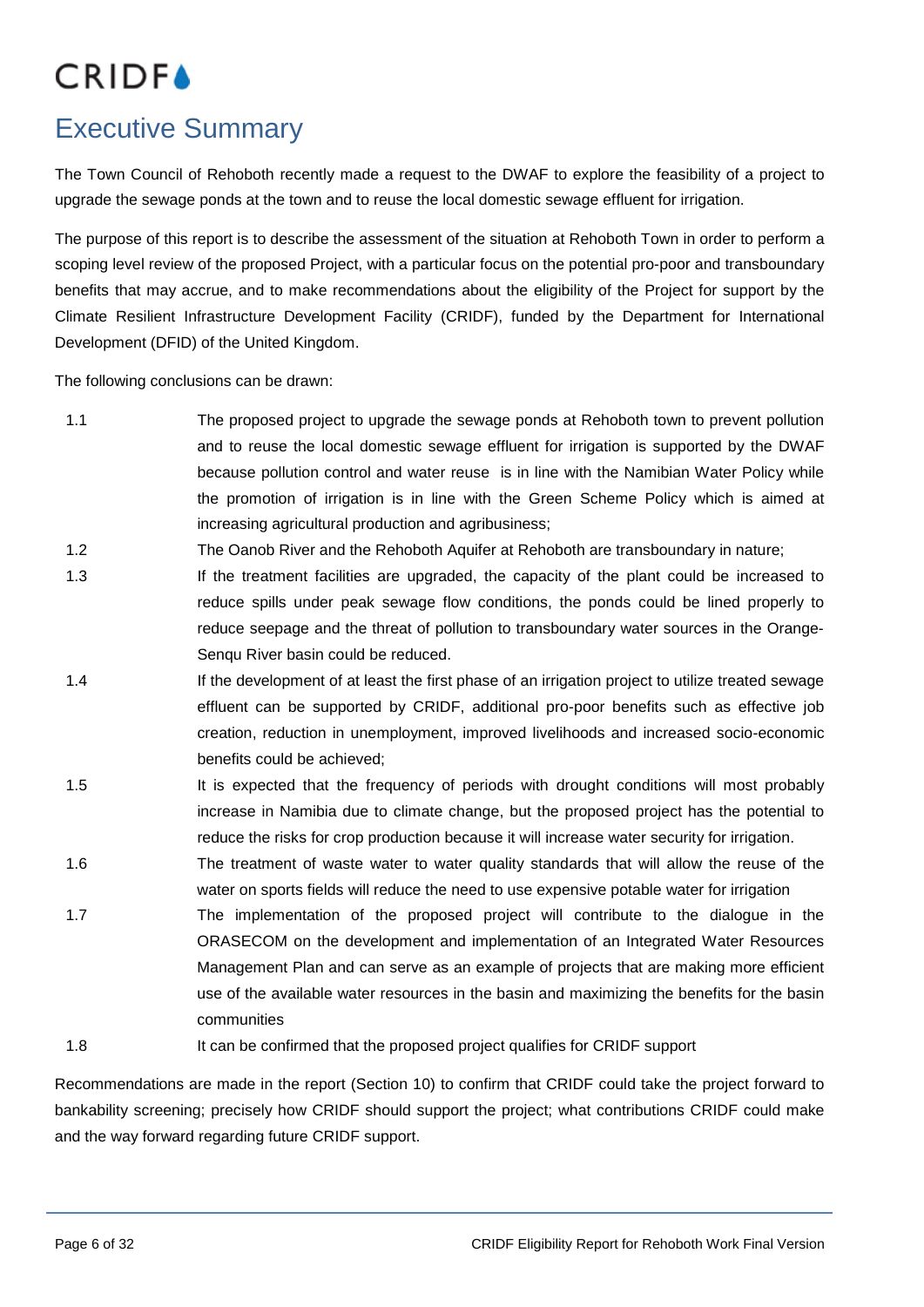### 2 Introduction

The reuse of domestic sewage effluent for the cultivation of crops under irrigation has been encouraged in Namibia in the past and implemented with various degrees of success at several towns. The Town Council of Rehoboth recently expressed a desire to explore the feasibility of a project to upgrade the sewage ponds at the town and to reuse the local domestic sewage effluent for irrigation. This request was supported by the Department of Water Affairs and Forestry (DWAF) in the Ministry of Agriculture Water and Forestry (MAWF) and was brought to the attention of the Technical Task Team (TTT) of the Orange-Senqu River Commission (ORASECOM).

The purpose of this report is to describe the assessment of the situation at Rehoboth Town in order to perform a scoping level review of the proposed Project, with a particular focus on the potential pro-poor and transboundary benefits that may accrue, and to make recommendations about the eligibility of the Project for support by the Climate Resilient Infrastructure Development Facility (CRIDF), funded by the Department for International Development (DFID) of the United Kingdom.

At the time of the scoping assessment the client for this activity was the Department of Water Affairs and Forestry (DWAF) in the Ministry of Agriculture, Water and Forestry (MAWF) in Namibia and it was specifically requested that the CRIDF team should not contact the Rehoboth Municipality until there is greater certainty on whether the project would be supported.

In view of this requirement, the Consultant arranged for a joint meeting with staff of the DWAF, a representative from the CRIDF Project Management Unit (PMU) and a Water Resources Specialist from the ORASECOM. The issues discussed at the meeting were:

- The status of the proposed Rehoboth effluent reuse Project;
- The existing interest in effluent reuse at Rehoboth;
- Information on progress with the proposed Project;
- Establish why Keetmanshoop was selected over Rehoboth for GIZ support;
- Confirmation of the commitment of the DWAF to support effluent reuse at Rehoboth;
- Views of the ORASECOM representative;
- Views of the CRIDF PMU representative about CRIDF approaches and focus areas.

The consultant subsequently had discussions with the consultants who undertook the initial investigations, as well as other technical staff in the MAWF and the Namibia Water Corporation (NamWater) who had been involved with water and irrigation issues at Rehoboth in the past (See **Table 2**). A study has also been made of a number of reports (As reflected in the reference list in Section 12) that may have a bearing on the possibilities to develop the proposed Project. A preliminary assessment has been made of the following issues regarding the Project to prepare the scoping level review report:

- The availability of fresh water and domestic sewage effluent for possible re-use;
- Local socio-economic situation;  $\mathbf{r}$ 
	- o The condition of the effluent treatment infrastructure and possibilities for utilizing the treated effluent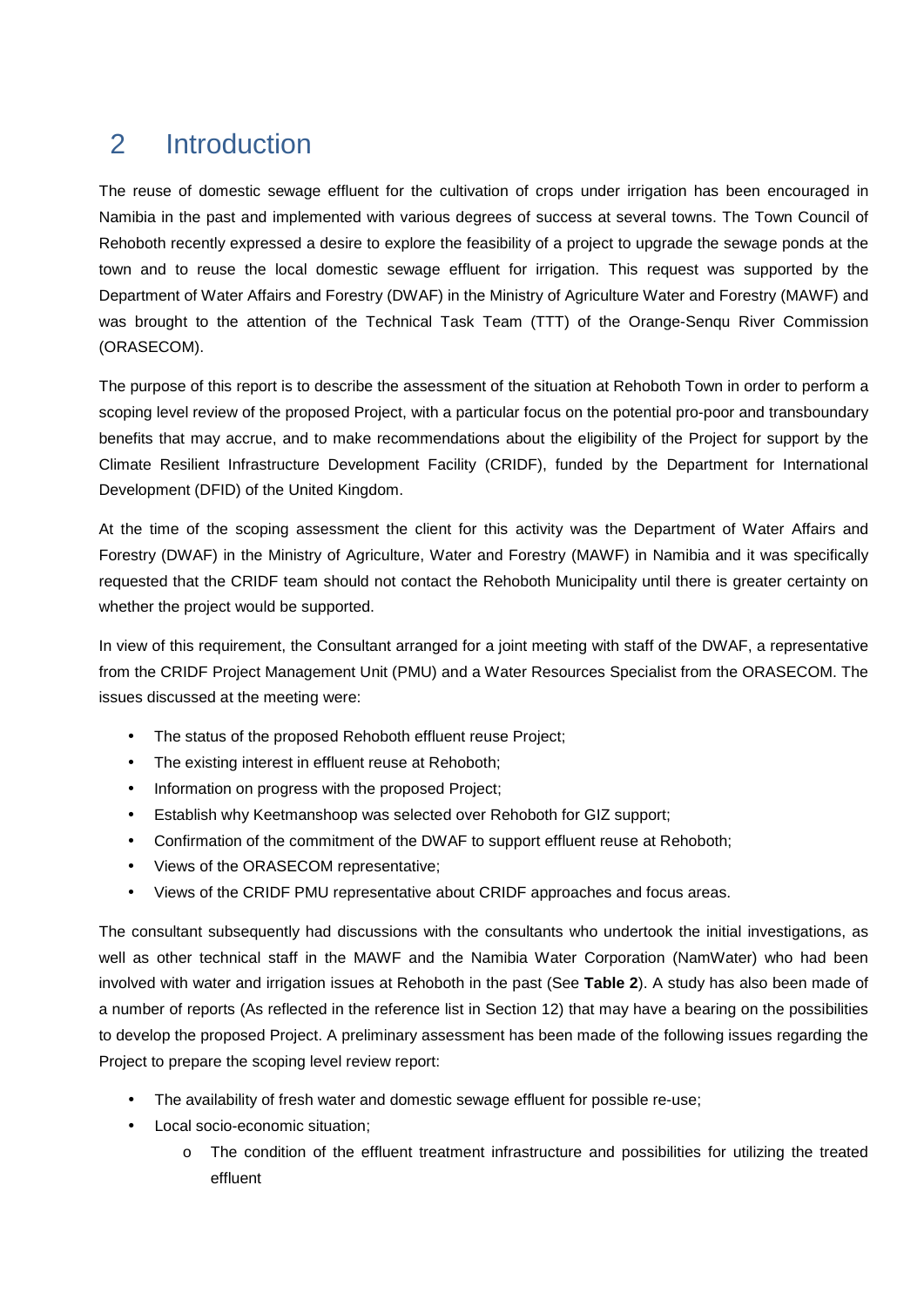- The potential to expand the Project to address more beneficiaries; l,
- How the project can support climate resilient livelihoods for the poor;
- How to increase the eligibility of the Project for CRIDF support;
- Evaluation of potential transboundary (water quantity and quality) and pro-poor benefits;
- Threat of potential pollution of the shared transboundary groundwater resources;
- How the project could support the dialogue process in ORASECOM and the formulation of the Basin-Wide IWRM plan currently being developed by the Commission;
- Review of cost estimates;
- Assess CRIDF eligibility;

Recommendations are made in the report to confirm the project as a project CRIDF could take forward to bankability screening; whether and precisely how CRIDF should support the project; what contributions CRIDF could make and the way forward regarding future CRIDF support.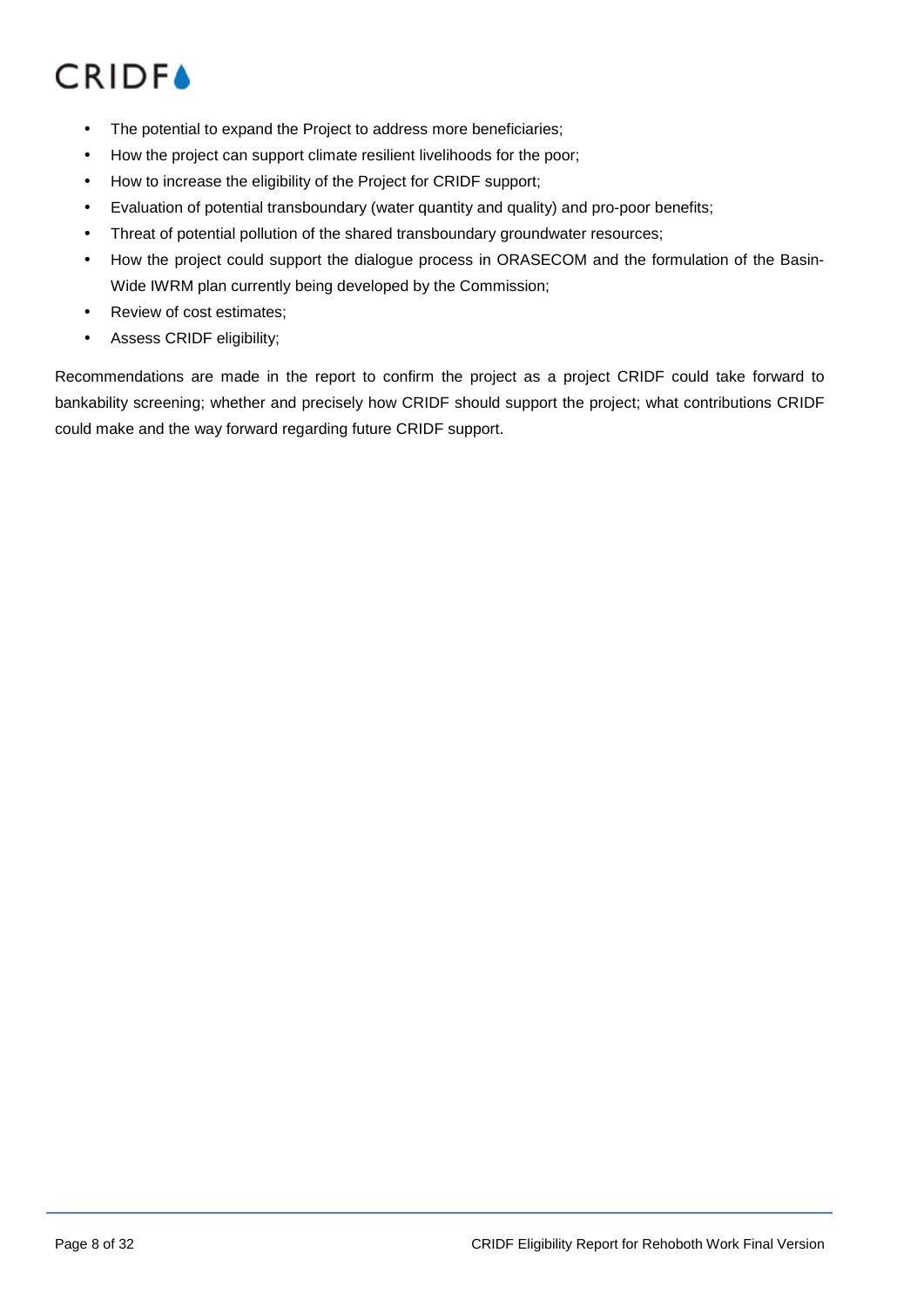# **CRIDEA**

### 3 Background

#### 3.1 Orientation

Rehoboth is a small historical town in the Hardap Region in central Namibia, located on the B1 road, about 90 kilometres (km) south of Windhoek, the capital city of Namibia. See **Figure 1** below.



Figure 1 Location of Rehoboth Town

The town is set in dense acacia woodland of camel-thorn, sweet-thorn and candle-pod acacia. This Acacia Forest covers an area of about 8 400 hectares (ha) within the municipal boundaries of Rehoboth and some of the large camel-thorn trees are estimated to be 2 000 years old. The main reason for the early settlement of the indigenous Nama (Khoikhoi) people at the site was the availability of open water from several natural hotsprings. These people called the place "!Anis", which means "smoke", and referred to the cloud of condensed water vapour that hung over the hot springs in the morning.

In 1845, a mission was established among the resident Nama at !Anis by the German Rhenish Missionary Society. The missionary, Franz Heinrich Kleinschmidt, renamed the settlement Rehoboth. However, in 1864 the Nama abandoned the area as a result of an attack by another Nama group called the Orlam Afrikaners.

Today, the main inhabitants of the town comprise the Baster community. They are the descendants of people who migrated across the Orange River in 1868 from De Tuin in the Northern Cape in South Africa and were allowed to settle peacefully at Rehoboth. They also started farming with large and small stock on the surrounding farmland.

Administratively, Rehoboth is classified as a town, divided into eight neighbourhoods, called "blocks". The oldest, more central part of the town comprises blocks A, B and C. Block B contains most public services and shops. Public amenities include Government offices, a post office, a hospital, a number of primary and secondary schools, churches, banks, a market, shops and a district court with a resident magistrate. Block D on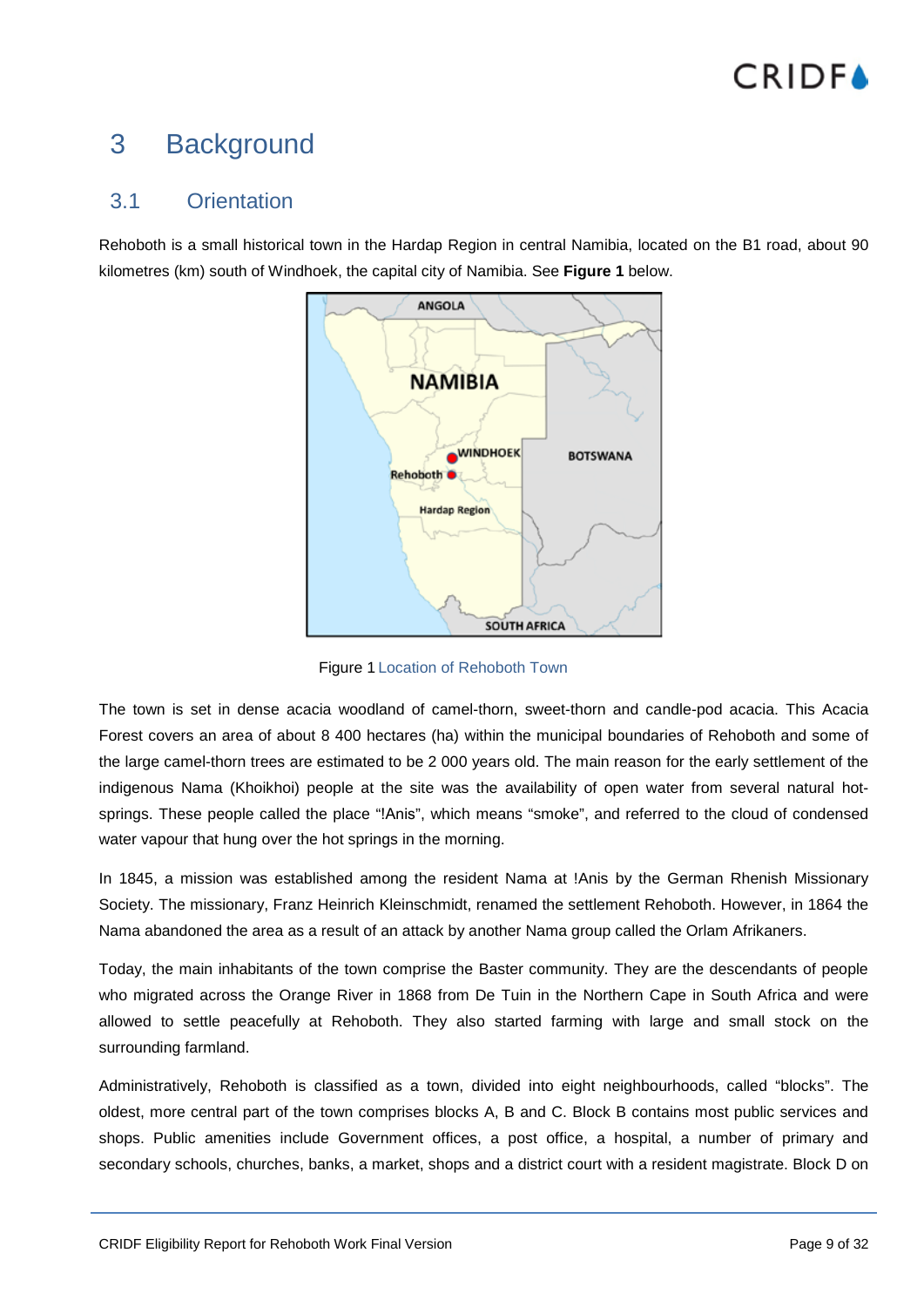

the more elevated western side of the town is home to the more affluent inhabitants. Block E is the poorest neighbourhood, located in the eastern part of the town, comprising serviced erven (water, electricity and water borne sewage) with informal housing units. The neighbourhoods presently under development on the northern side of the town are Blocks F, G and H. There are also a number of lodges, including a tourism centre and a Spa at the hot springs.

### 3.2 Location in the Orange River Basin

The main tributaries of the Orange River in Namibia are the ephemeral watercourses of the Fish River, flowing southwards into the Orange, and the ephemeral watercourses of the Nossob River and the Auob River, flowing south-eastwards to their confluence with the Molopo River on the border between Botswana and South Africa. Rehoboth is located on the Oanob River in the Auob River catchment which is part of the Molopo – Nossob subbasin of the Orange-Senqu River Basin.

The Auob River drains the central highland to the south of Windhoek in a south-easterly direction. The headwaters of the Oanob River is in the upper reaches of the Auob, but the surface runoff from the higher lying mountainous topography dissipates in a sandy plain upstream from where the Auob originates. The water flow in the Oanob therefore does not continue on the surface into the Auob, but probably flows underground as groundwater. In fact the drainage pattern is marked incorrectly in Figure 2.1 in Reference 19 because it excludes the Oanob from the Auob basin and places it in the Fish River catchment. See **Figure 2** with the corrected catchment boundary in red.



Figure 2 The Nossob River catchment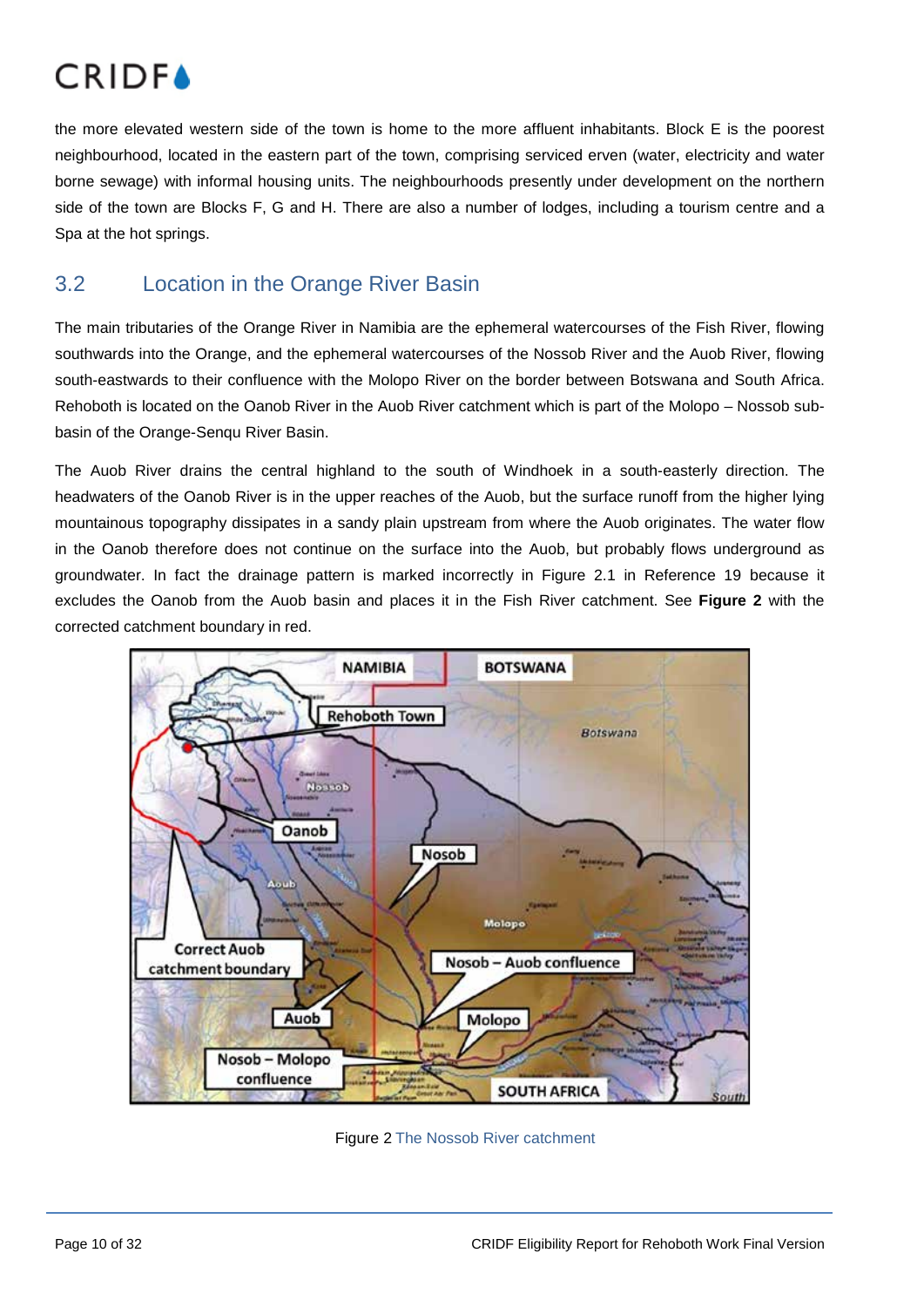### 4 Climate

#### 4.1 Rainfall

Rainfall in Rehoboth is highly seasonal, variable and spatially unevenly distributed. Most precipitation occurs as intense local showers during the summer period (October to April). The peak rainfall months are February and March. Rainfall generally comes from convective thunderstorms in the late afternoon and is sometimes accompanied by hail. The mean annual rainfall at Rehoboth is 250 millimetres (mm), although a record 731 mm was measured in the 2010/2011 rainy season.

#### 4.2 Evaporation

It is estimated that in Namibia about 83% of the precipitation evaporates within hours and only 17% is available as green water (14%) and 3% is available as blue water in the form of surface runoff (2%) and groundwater (1%). The mean annual potential evaporation at Rehoboth is about 3 200 mm. The rainfall is 12.8 times less than the potential evaporation and this huge deficit is the main cause of the arid conditions at Rehoboth.

#### 4.3 Temperature

The average monthly high temperature varies between 32°C and 22°C while the average monthly lowest temperature varies between 7°C and 17°C. Frost is not a major problem for crop production.

### 4.4 Aridity and Climate Change

It is well known that the distribution of rainfall over time and space is much more variable in drier climates compared to wetter ones. This causes a high spatial and temporal variability in rainfall, both within and between years. Another feature of the dry climate in Namibia is the severe impacts drought has on the biological production. The majority of the population is rural and very dependent on the climate for their livelihoods. Similarly, the urban population depends on good rainfall and runoff in the rivers that feed reservoirs and aquifers to sustain their water supply needs. During multi-year droughts the biological production commonly drops dramatically and reserves of food, grazing for livestock, livestock numbers and water are severely depleted. Given the extremely dry climate, high variability and a large dependency on rainfall to sustain both rural and urban livelihoods, an accurate understanding of the climate, as well as the interaction between climatic and physical determinants, is essential for sustainable planning and management to ensure water and food security, especially for the poor.

Due to the aridity of the Namibian climate all rivers in the interior of the country are ephemeral, meaning that they only flow when rainfall is sufficient, normally only for short periods during the rainfall season. This limits the potential of the surface water sources and the recharge of groundwater.

Even though predictions of the future climate in Namibia are still uncertain when it comes to the finer detail, most models predict that maximum temperatures will increase and less rainfall will fall during a shorter rainfall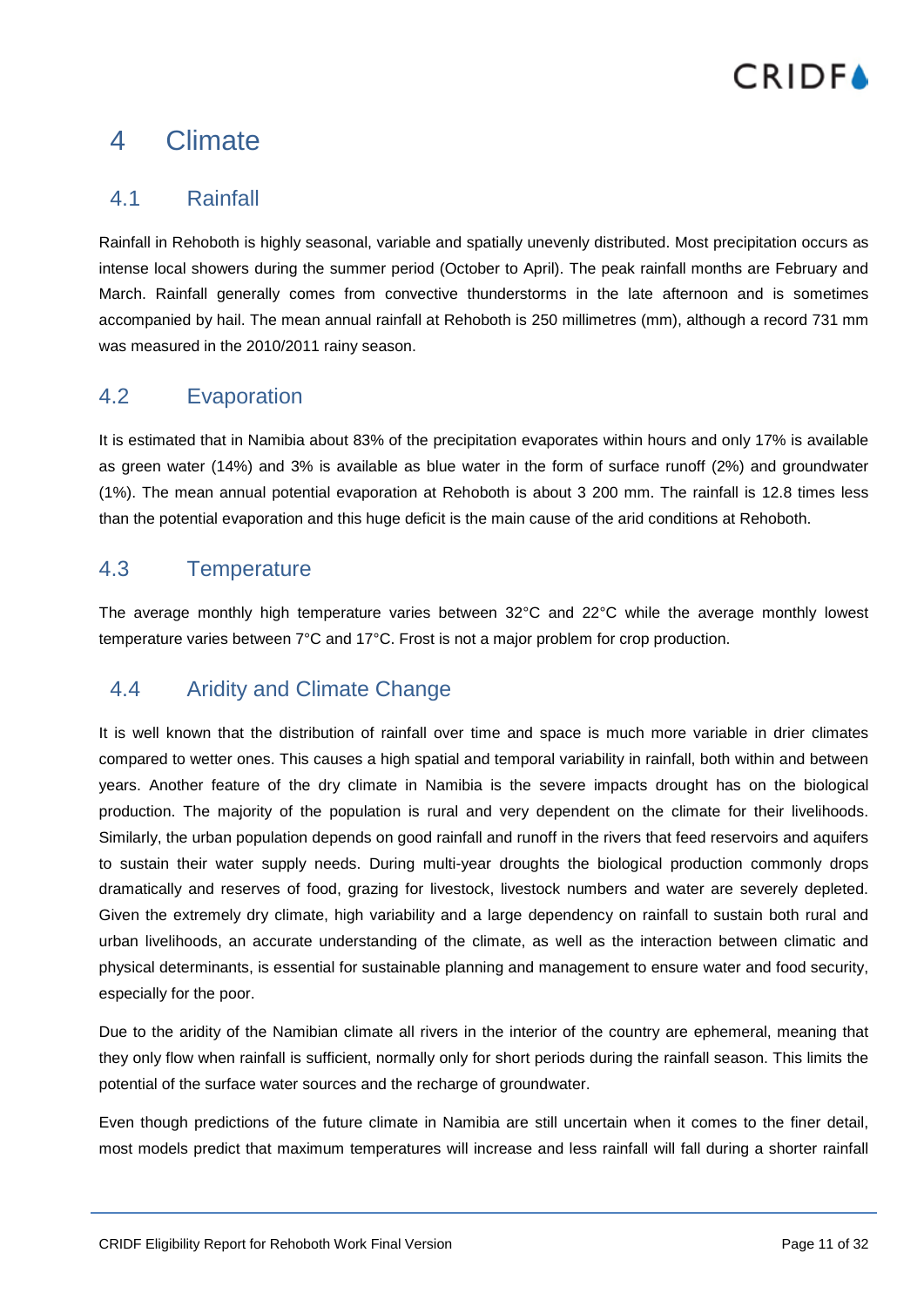

season. However, when it rains the rainfall will be more intense due to increased temperatures and humidity resulting in an increased frequency in convective storms.

From the above it can be inferred that the frequency of periods with drought conditions will most probably increase. The availability of grazing and water for stock farming will decline and crop production will rely more on the availability of water for irrigation.

One way to improve this situation at smaller towns like Rehoboth, where at present it is not economically viable to reclaim sewage effluent to meet potable water quality standards, is to at least treat domestic sewage effluent to the Namibian water quality standards (Reference 7) that would make the water suitable for crop production or to use it to water sports fields or landscaping features in the town.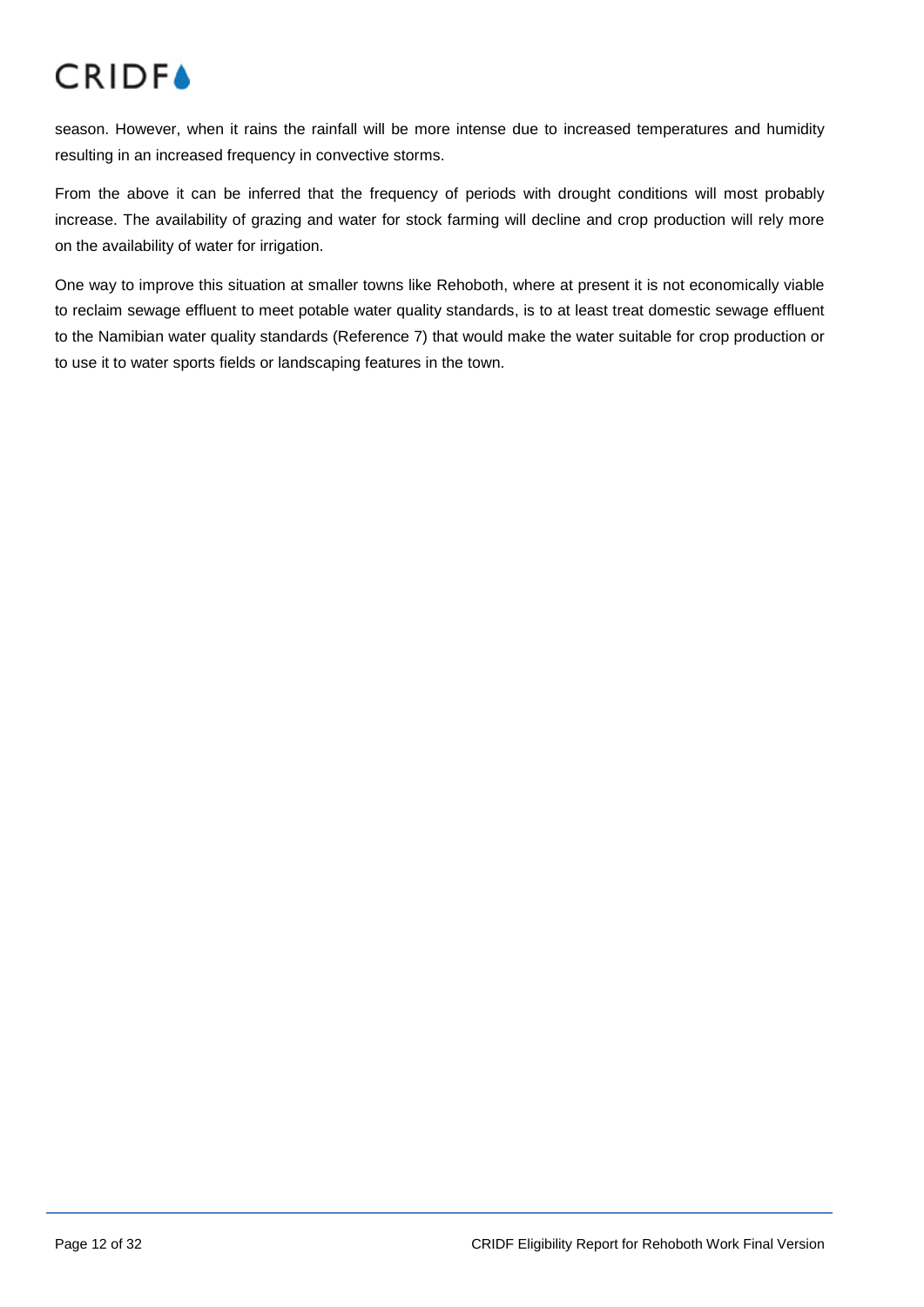### 5 Socio-economic situation at Rehoboth

#### 5.1 Population

The Namibian population was 2 104 900 in 2011, comprising 1 083 600 females (51% of the total population) and 1 021 300 males (49% of the total population). The population of Rehoboth town was 29 200 in 2011, comprising 14 800 women (51%) and 14 400 men (49%). The ratio of women to men is consistent with the Namibian population. The population density in the town is about 2 900 persons/km².

### 5.2 Employment

The unemployment rate in Namibia is estimated at around 34%. In urban areas about 30% are unemployed and about 37% in rural areas. Almost 39% of females are unemployed compared to around 29% of males who are unemployed. It can be argued that it is about the same for Rehoboth.

### 5.3 Poverty

The GINI coefficient for Namibia is 0.5971 according to the results of the Namibia Household Income and Expenditure Survey for 2009/2010. This indicates a high level of inequality in the distribution in income. Although the inequality in the distribution of income decreased from 0.701 in 1993/94 to 0.604 in 2003/2004 and to 0.5971 in 2009/2010 it is still among the highest in the world.

About 20% of Namibian households are poor while poor people are estimated to be about 29% of the total population. The poor are disproportionately located in rural areas, mainly pensioners, subsistence farmers, households with lower level of education, women and households with bigger average household size. The poverty incidence in the Hardap Region where Rehoboth is located, is 25.97% in comparison to the national average of 28.73%.

### 5.4 Equitable water tariffs

The present cost of bulk water in Rehoboth is  $N$7.50/m³$  (1 NAD = 1 ZAR). As far as the management of water supply is concerned, the improved maintenance of infrastructure, such as the repair of leaking pipes and valves, as well as the replacement of broken water meters and the reduction of water theft, have been addressed to avoid expensive, unaccounted for water losses. The implementation of equitable water tariffs to make water more affordable to vulnerable groups received serious consideration with the implementation of a block tariff system for the residents in the town. See **Table 1** on the next page. This tariff system makes provision for a tariff for a lifeline quantity of water for the low income portion of the consumers and increasing tariffs for the middle and higher income groups who consume more water for other uses such as gardening and swimming pools.

The treatment of waste water to water quality standards that will allow the reuse of the water on sports fields will reduce the need to use expensive potable water for irrigation. The reuse of the treated effluent for irrigation will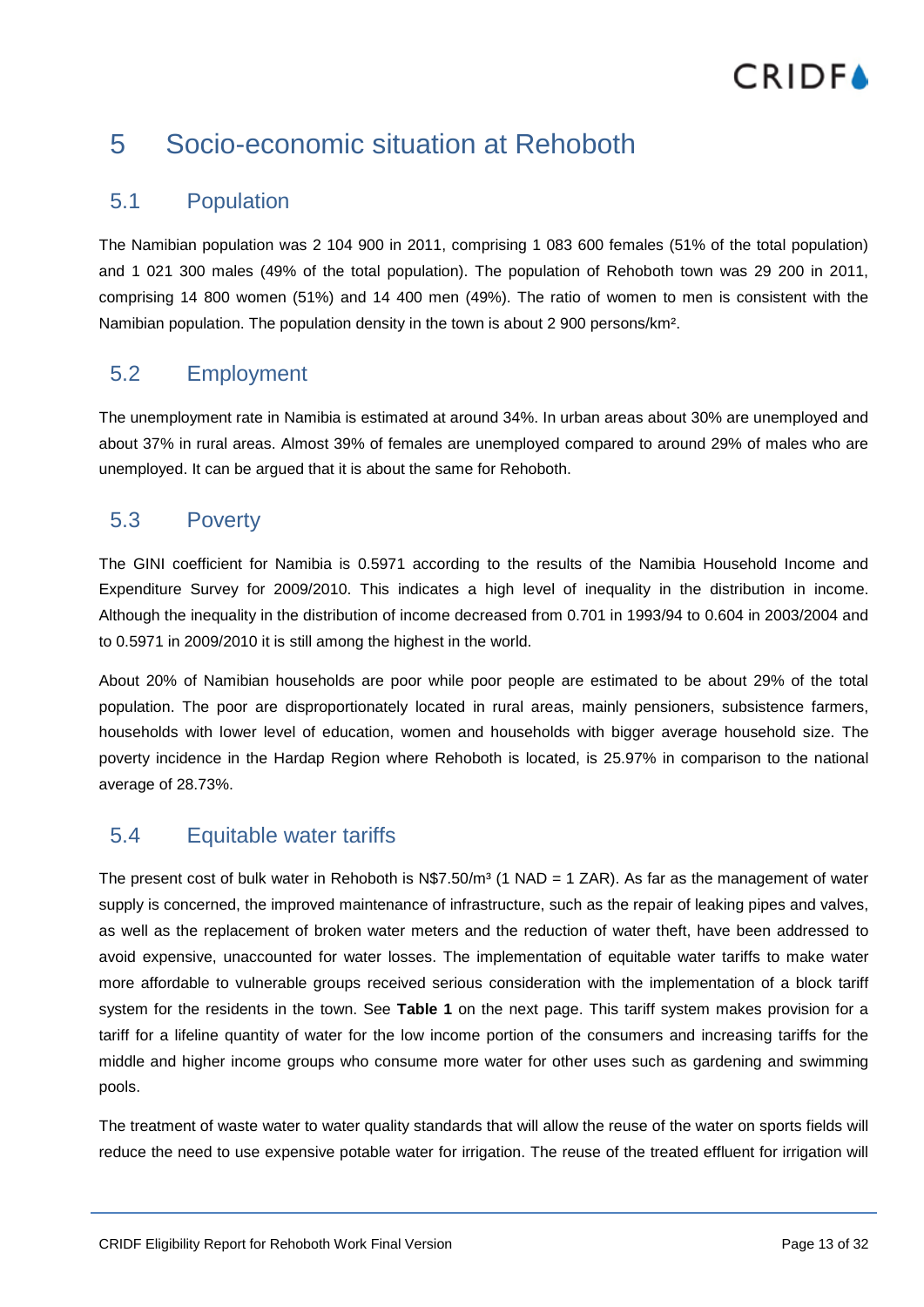also contribute to skills development, create more employment opportunities and enhance poverty alleviation. This is a clear illustration of the need to introduce an equitable water tariff structure to accommodate the poor, not only based on the principles of cost recovery, but more importantly, to strengthen social responsibility.

| <b>Use</b> | Volume                  | <b>Cost</b>           |
|------------|-------------------------|-----------------------|
|            | (m <sup>3</sup> /month) | (N\$/m <sup>3</sup> ) |
| Domestic   | $0 - 20$                | 8.10                  |
|            | $21 - 36$               | 10.25                 |
|            | $37 - 46$               | 10.70                 |
|            | >47                     | 11.88                 |

When domestic sewage effluent is recovered for reuse at Rehoboth, the untreated water is basically available for free, but the treatment process selected to achieve the water quality standard required for a certain use, as well as the infrastructure required to distribute the water to the point of use, will eventually determine the cost of the water and the economic viability of the intended use.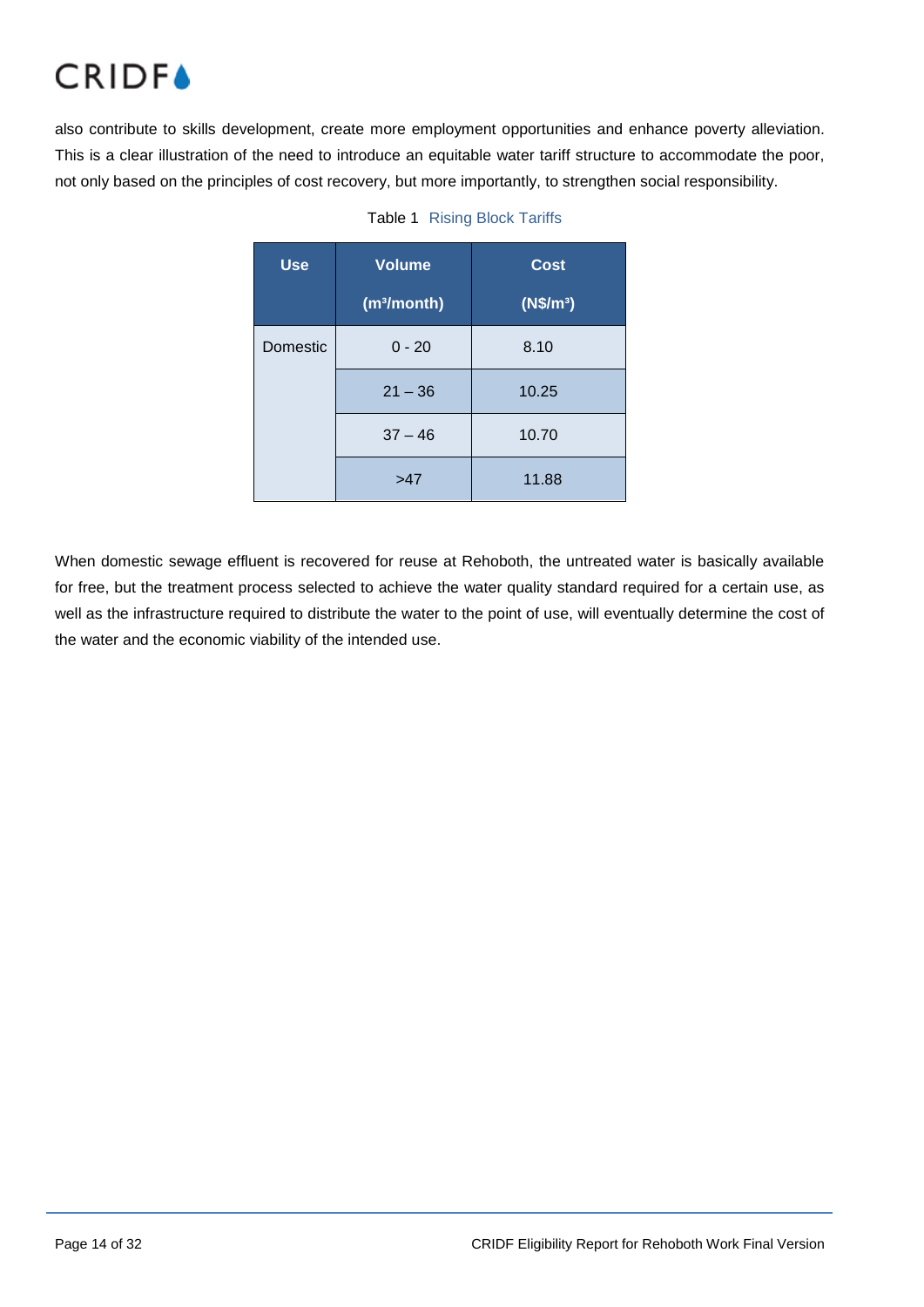### 6 Water demand

Rehoboth is an independent Municipality and the Regional Development Plan (RDP) for the Hardap Region (Reference 12) identified Rehoboth as a primary growth point.

The Town Council implemented a waterborne sewer system to replace the pit latrines in Block E in Rehoboth. Several new extensions are planned in Rehoboth, which include the 455 residential plots for high income residents, 1000 erven for middle to low income residents and the extension of the sewer system to an additional 500 erven. The Town Council is also planning the development of smallholdings along the Oanob River to the south of Rehoboth that will require approximately 1.5 Mm<sup>3</sup>/a of raw water for irrigation from the Oanob Dam. They are also contemplating the development of some small holdings near the sewage oxidation ponds to reuse the effluent for irrigation purposes and in this report possible irrigation models are proposed for consideration. According to the Hardap RDP an aquaculture project is planned near the Oanob Dam and the raw water demand could be about 360 000 m $\frac{3}{a}$  while the potable water demand would be about 120 000 m $\frac{3}{a}$ .

The very high increase in the water demand in the past has been managed by implementing water demand management measures such as an appropriate water tariff structure, water conservation, and reducing water leakage. The future water demand at Rehoboth was estimated by the NamWater (Reference 16) by considering past water demand trends, the effect of water demand management and the proposed future developments at Rehoboth. The water demand estimate provides for a scenario to accommodate a low, high and expected demand. The expected demand will be used for planning purposes and monitored to enable adjustments where required. It is expected that the water demand will increase from the present 1.45 Mm<sup>3</sup>/a to 1.9 Mm<sup>3</sup>/a in 2030.



Figure 3 Water Demand Estimate for Rehoboth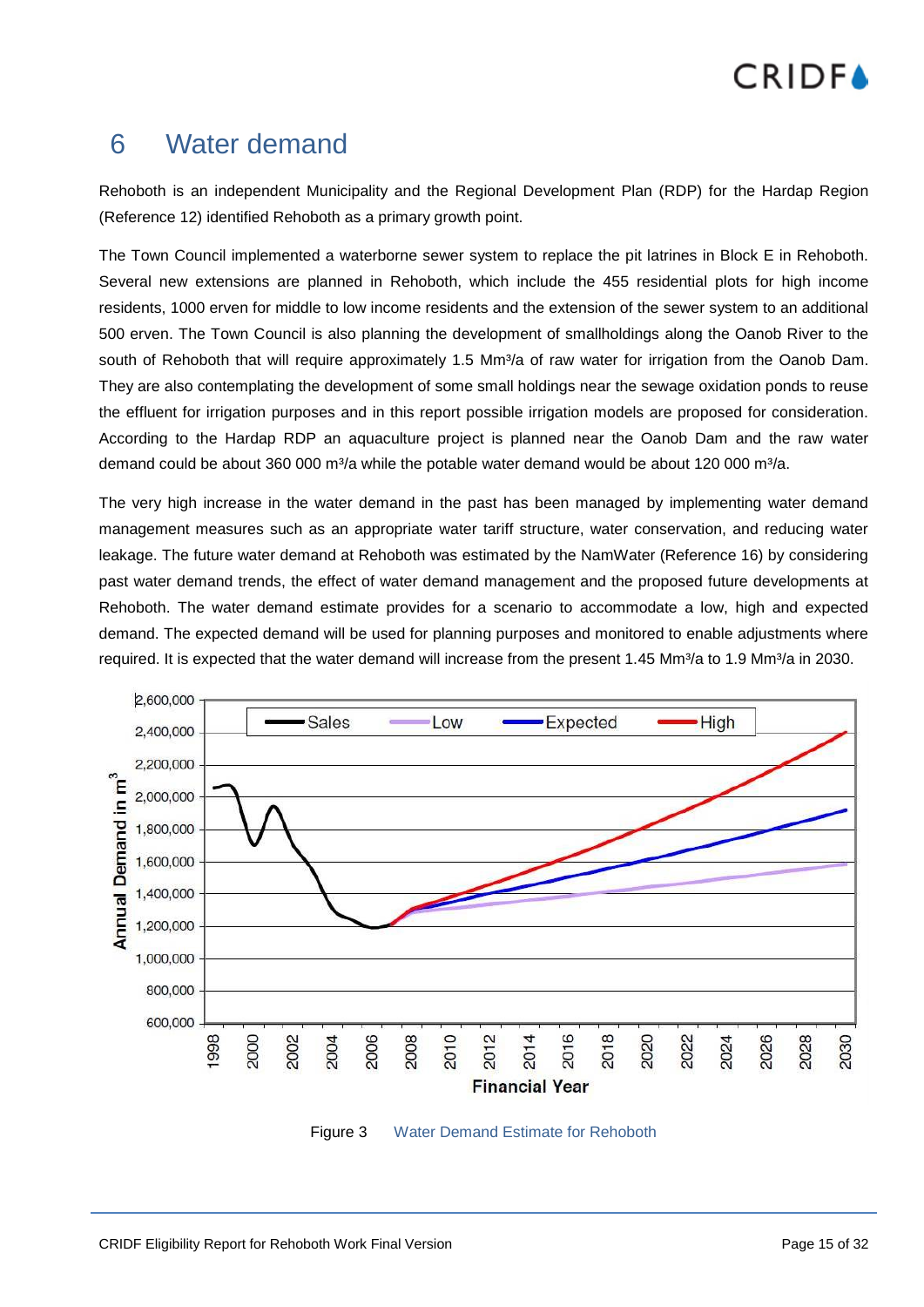### 7 Water resources

### 7.1 Location

The water resources at Rehoboth are basically surface water impounded in the Oanob Dam, about 6 km west of the town, groundwater from an aquifer immediately to the south of the town and the possibility to reuse water recovered from domestic sewage effluent at the oxidation ponds to the east of the town (See **Figure 4**). The water from the hot springs in the town is presently fully utilized for recreational purposes.



Figure 4 Location of Water Resources at Rehoboth

### 7.2 Surface Water

The Oanob River catchment upstream of the Oanob Dam covers 2 726 square kilometres (km<sup>2</sup>) and the mean annual rainfall in the upper catchment is 350 mm. The mean annual runoff at the Oanob Dam is 14.2 Mm<sup>3</sup>. The dam, completed in 1990, has a volume of 35.5 Mm<sup>3</sup> and a 95% assured safe yield of 4.2 Mm<sup>3</sup>/a. (Reference 4)

The dam has a scour valve with a capacity of 16 cubic metres per second  $(m<sup>3</sup>/s)$  and water can theoretically be released for ecological purposes downstream of the dam or to recharge the alluvial aquifers in the river downstream of the dam.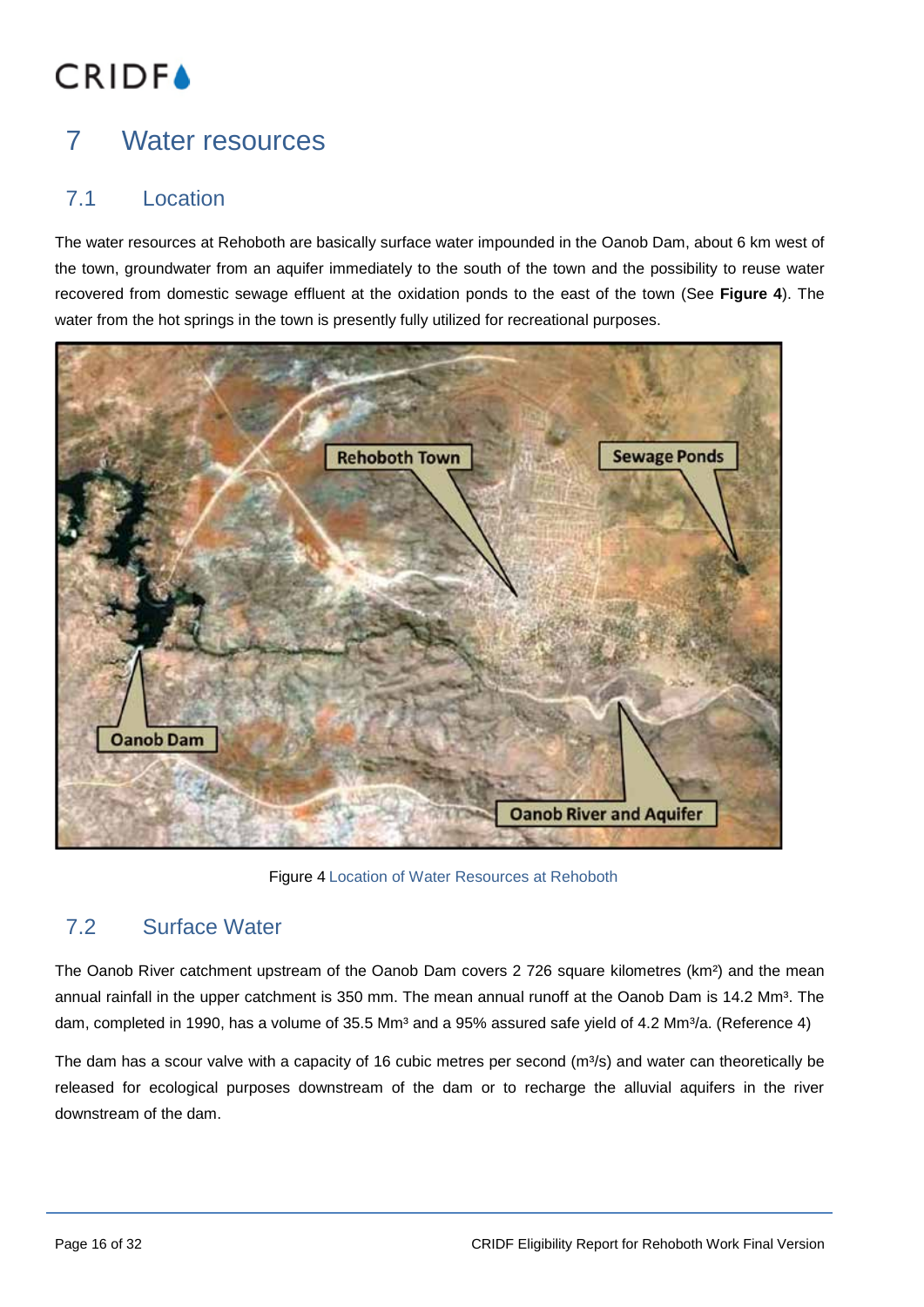#### 7.3 Groundwater

The alluvial aquifer to the south of Rehoboth comprises two compartments. The upper compartment can store about 4.7 Mm<sup>3</sup> and the lower compartment can store about 22 Mm<sup>3</sup>. It is estimated that 4 Mm<sup>3</sup> can be abstracted economically from the upper compartment, which is just south of the town. The average annual recharge of the aquifer is estimated at 1.22 Mm<sup>3</sup>, which means that the assured annual safe yield from aquifer is in the order of 1 Mm<sup>3</sup> (Reference 5).

The water from the aquifer was used in the past (until 1990) to supply water to Rehoboth, but due to the over abstraction and poor recharge to the aquifer it could no longer supply the demand at Rehoboth and it became necessary to develop the Oanob Dam water supply scheme.

#### 7.4 Conjunctive use of surface water and groundwater

After the Oanob Dam was completed, several studies were done to allow the release of water from the dam for ecological purposes and to recharge the depleted aquifer. The reason for considering the release of water for ecological purposes was the concern that the said camel-thorn tree forest at Rehoboth was in jeopardy due to the reduced water table and that the situation could be reversed to restore the ecological integrity of the vegetation. (See Reference 6)

The other advantage was that the release of water for ecological purposes would also recharge the aquifer and by using the surface water (which would have evaporated over time) to recharge the aquifer, it would make it possible to increase the efficiency of the Oanob Dam by storing water in an aquifer where it cannot evaporate and could be used later when there is a drought cycle and the river has not produced sufficient runoff which could be stored in the dam to meet the water demand at Rehoboth. (See Reference 21)

### 7.5 Waste Water

Rehoboth is not a town with heavy industries that can generate waste water that it is too toxic for reuse. It is therefore possible to recover the domestic sewage effluent to water quality standards that will make the water suitable for certain uses and could therefore be regarded as an additional source of water for the irrigation of crops, vegetables, flowers or sports fields.

The present water demand at Rehoboth is about 1.4  $Mm<sup>3</sup>/a$  and this already exceeds the safe yield of the aquifer as stated above. The estimated future water demand will be about 1.9 Mm<sup>3</sup>/a by 2030 according to **Figure 3** in Section 4. If it is assumed that 60% (Reference 21) of the used water will end up at the oxidation ponds, then the immediate availability of effluent that can be recovered for non-potable reuse is about 840 000 m<sup>3</sup> or and this can grow to about 1.14 Mm<sup>3</sup> by 2030. See Figure 5 for an image of the existing oxidation ponds.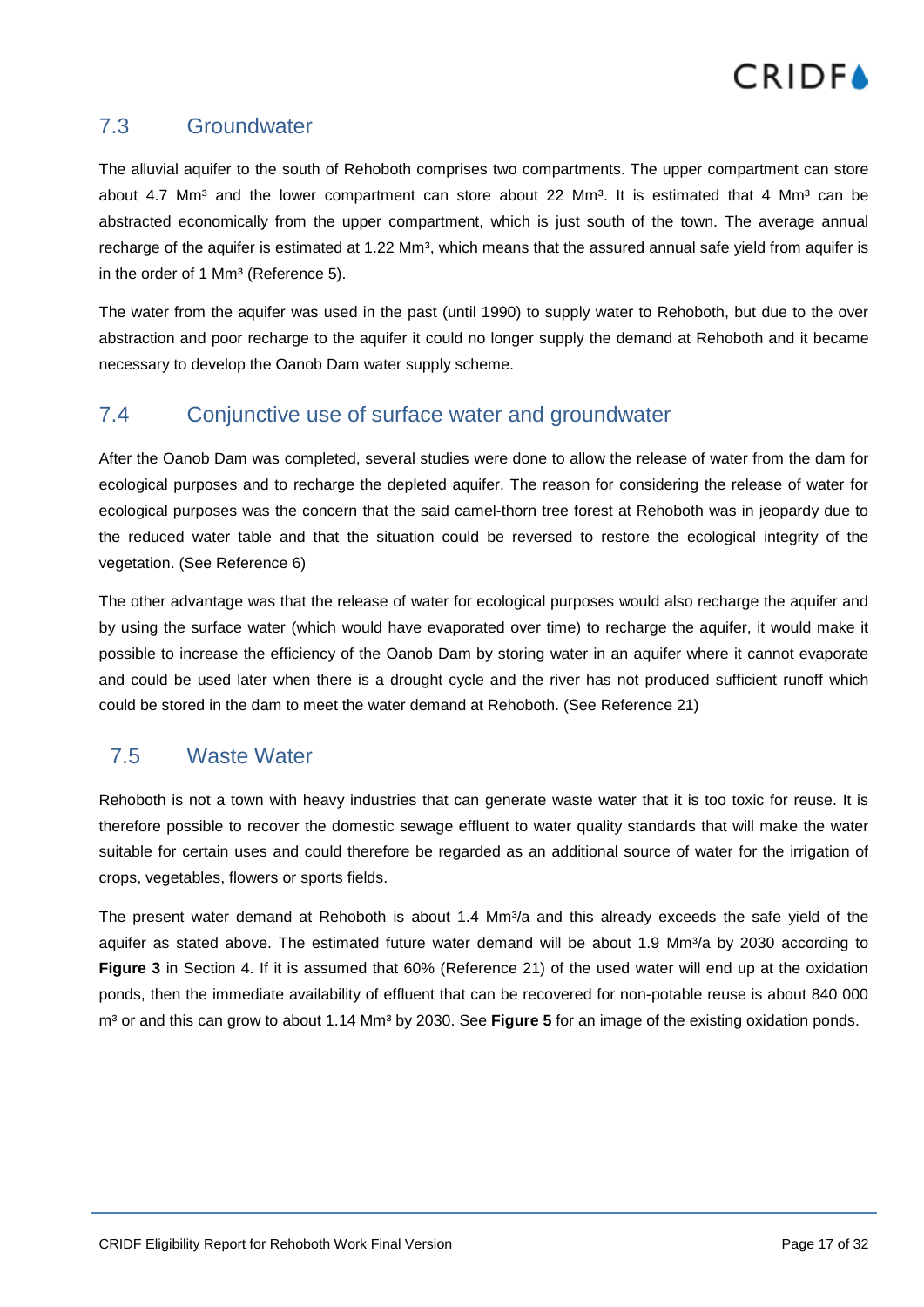### **CRIDF▲**



Figure 5 Oxidation Ponds at Rehoboth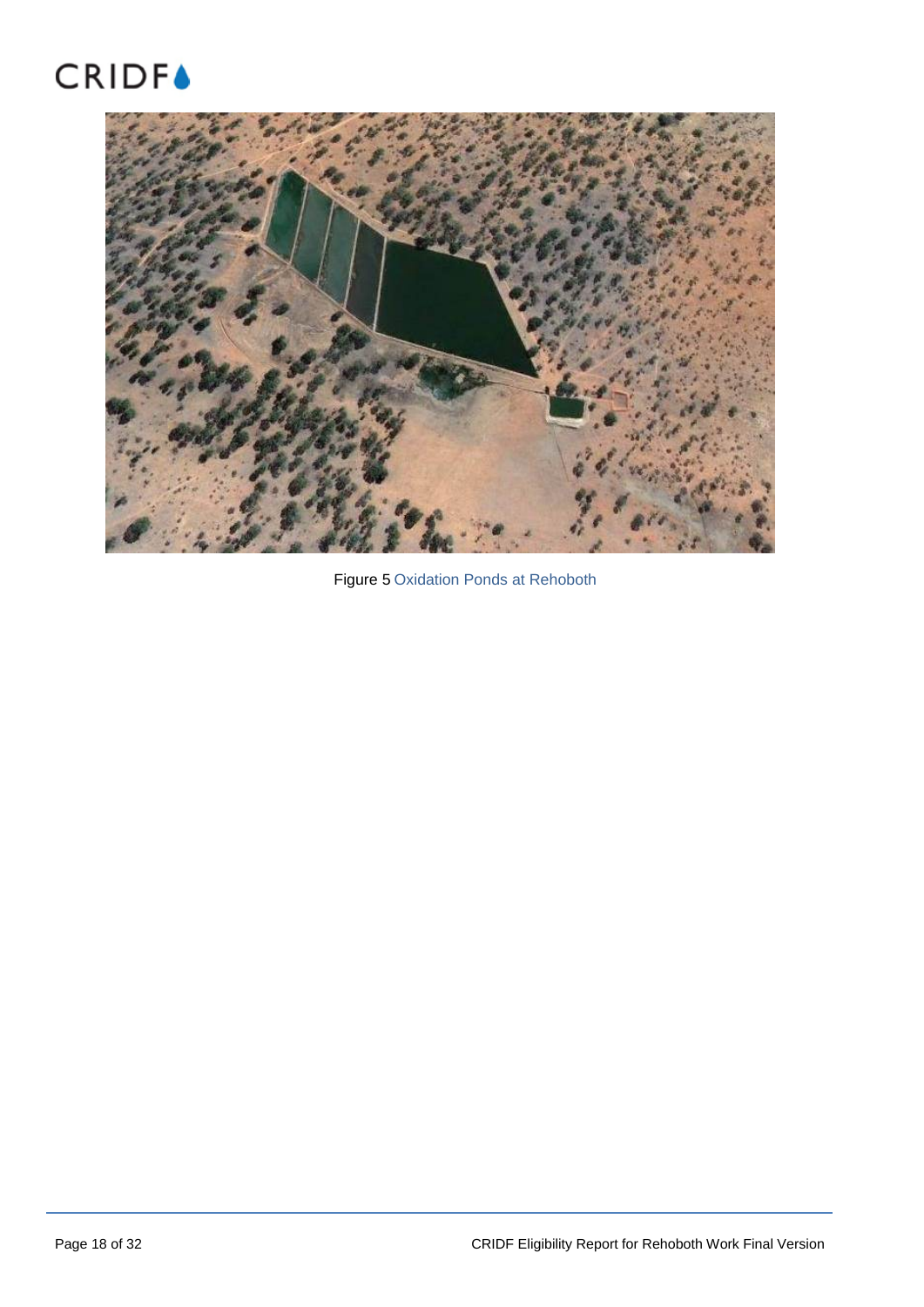### 8 Water Infrastructure

#### 8.1 Water supply

The Namibia Water Corporation (NamWater) is responsible for the operation of the bulk water supply scheme and the supply of water in bulk to the Rehoboth Town Council. Raw water is abstracted from the Oanob Dam and treated to conform to the Namibia Water Quality Standards at a water treatment plant with a capacity of 720 cubic metres per hour ( $m<sup>3</sup>/h$ ). The treated water is pumped into two 2 500  $m<sup>3</sup>$  terminal reservoirs where the quantity of water supplied to the town is measured.

Provision has also been made in the design of the Oanob dam to supply raw water for irrigation purposes, but until now the cost of the additional infrastructure required to supply the raw water, has been prohibitive. (Personal communication from Mr T Basson, previously Head of the Agricultural Engineering Division in the Department of Agriculture).

#### 8.2 Water Reticulation

The Town Plan for Rehoboth makes provision for the development of 5 000 fully serviced erven. It is the responsibility of the Rehoboth Town Council to reticulate the bulk water bought from NamWater to the community. According to NamWater there are 4 600 water meters installed to measure the water supplied to the water users in the town.

### 8.3 Sewage Treatment

It is the responsibility of the Rehoboth Town Council to treat the domestic sewage effluent to meet the Namibian water quality standards for waste water disposal.

Due to the high evaporation and low rainfall in Namibia, as well as the small number of people having access to water borne sewage systems in the small towns in Namibia, the use of oxidation ponds to treat domestic sewage has been very successful as a low cost solution with minor maintenance implications. The domestic effluent is treated through anaerobic and aerobic processes. The water is eventually discharged into a final pond where the water evaporates, but sometimes some of the water spills and can cause pollution in the downstream environment.

However, many towns, such as Rehoboth, have grown faster than the normal population increase due to urbanisation. At some towns the growth rate is in the order of 5% per annum and even higher. The oxidation ponds at Rehoboth are already overloaded during peak periods of sewage flow from the town and overtops. The ponds are not lined and it is clear that sewage leakage through underground seepage and spilling from time to time on the surface cause pollution to the surrounding environment below and above ground level. The ponds were cleaned in 2010, but they have to be enlarged and those in existence are in need of rehabilitation. The upgrading of the existing oxidation ponds at Rehoboth has been investigated to some extent in the past and a preliminary assessment of the situation was done in 2008 by Windhoek Consulting Engineers. The estimated cost was more than N\$5, 7 million (approx. £ 380,000), and the proposed works included treatment facilities to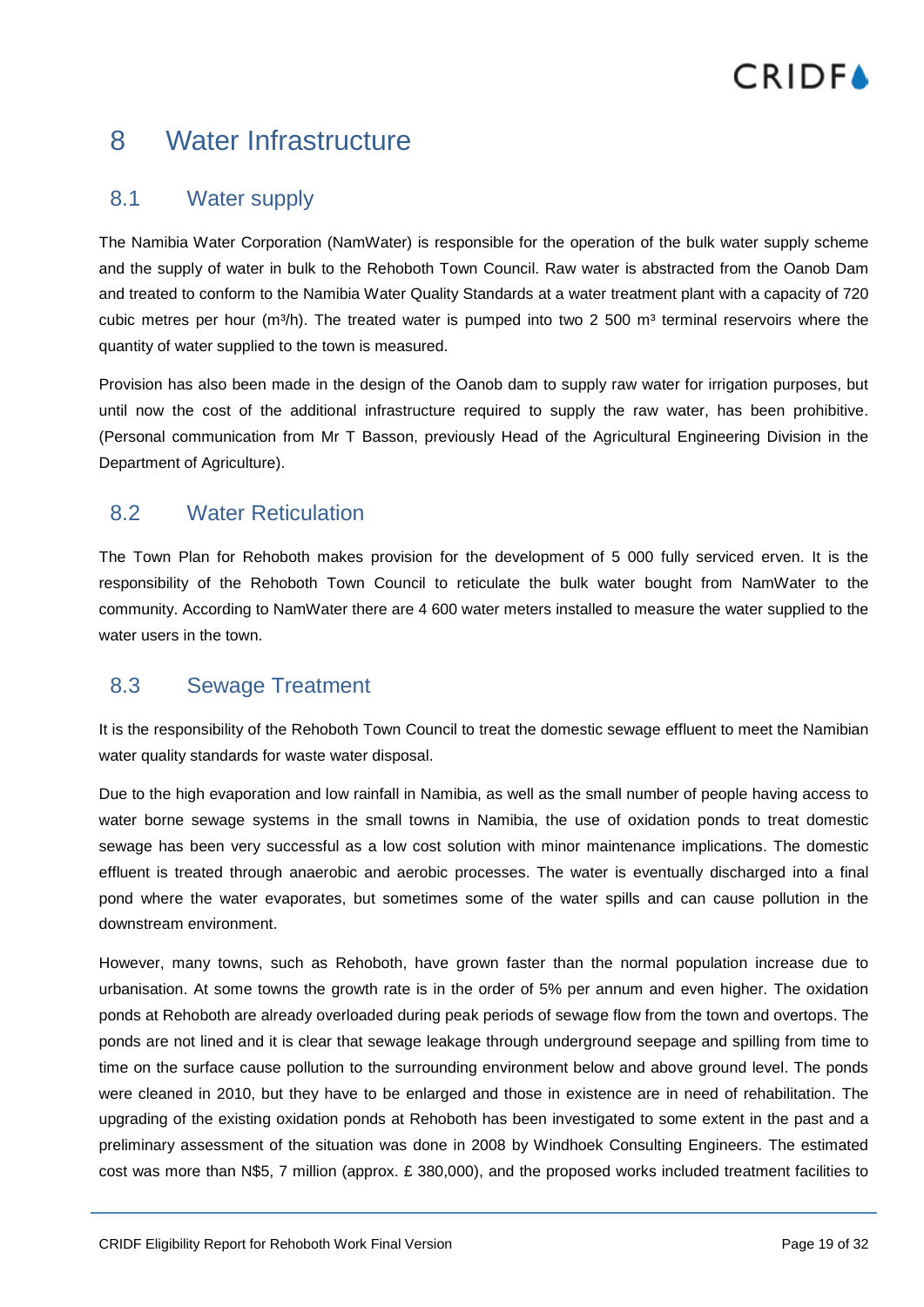

treat the water to a standard acceptable for environmental purposes and the irrigation of crops such as maize and wheat.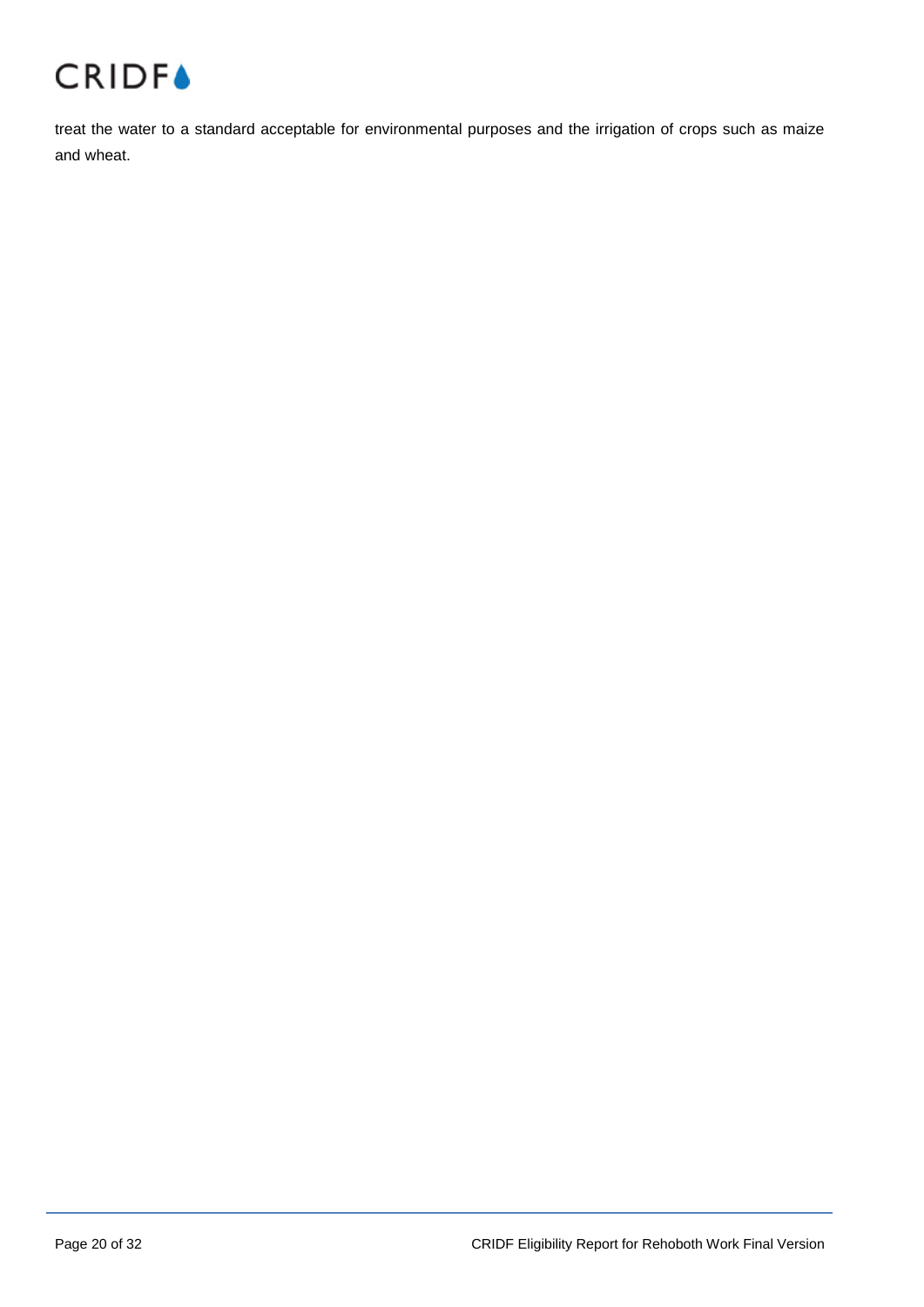### 9 Discussion

#### 9.1 Selection of Keetmanshoop for GIZ support

As far as could be established, the main reasons why Keetmanshoop was selected for GIZ support instead of Rehoboth or Karasburg that were both under consideration for support, were the availability of more effluent, existing irrigation land and a person with irrigation expertise who could manage and direct irrigation activities, once the infrastructure was developed and available for operations.

### 9.2 Status of the Proposed Rehoboth Water Reuse Project

According to the information obtained from the consultant who prepared the report for the Rehoboth Town Council, the origin of the request for the consultancy service was the fact that the oxidation ponds became inadequate to deal with the increased sewage load. The ponds were in need of general rehabilitation, a lining to reduce pollution from possible seepage and the addition of more ponds. It was also proposed that an existing area that was previously under irrigation with water reused from the sewage effluent could be used for irrigation to stimulate job creation. The high cost of potable bulk water supply and the fact that such expensive water was used to irrigate sports fields, was another concern and it was suggested that the sewage effluent could be treated to water quality standards that would make the water suitable for reuse to water sports fields and could be used for irrigation.

The Rehoboth Town Council indicated in an undated Memorandum to the DWAF that it would be able to make a contribution of about N\$1,5 million (approx. £100,000) during the 2012/13 financial year for the upgrading of the oxidation ponds, but additional support was requested. A budget of N\$5.7 million was required in terms of the cost estimate made by the consultant in 2007. If this amount is escalated with inflation (6%/a), it would increase to N\$8.5 million (approx. £ 570,000) in 2014, but in view of the long time that has passed, the infrastructure may have deteriorated further and more work would perhaps be required than previously anticipated, and also considering especially the request by CRIFD to investigate the possibilities to expand the project to include more beneficiaries is included.

In view of the fact that the Rehoboth Town Council could not be consulted it can logically be assumed that the desire to improve the situation still exists. Moreover, during the discussion with representatives from DWAF, it became clear that the threat of groundwater pollution by dysfunctional oxidation ponds is a major concern and the possibility for the reuse of the effluent is consistent with the water policies. The DWAF therefore supports the proposed project.

### 9.3 Transboundary Context

Rehoboth is located to the north of the Oanob River which is very remotely located from the main stream of the Orange-Senqu River. It is therefore appropriate to examine the transboundary context of the Oanob to confirm that the proposed Rehoboth water reuse project qualifies for CRIDF support. Support for the project could also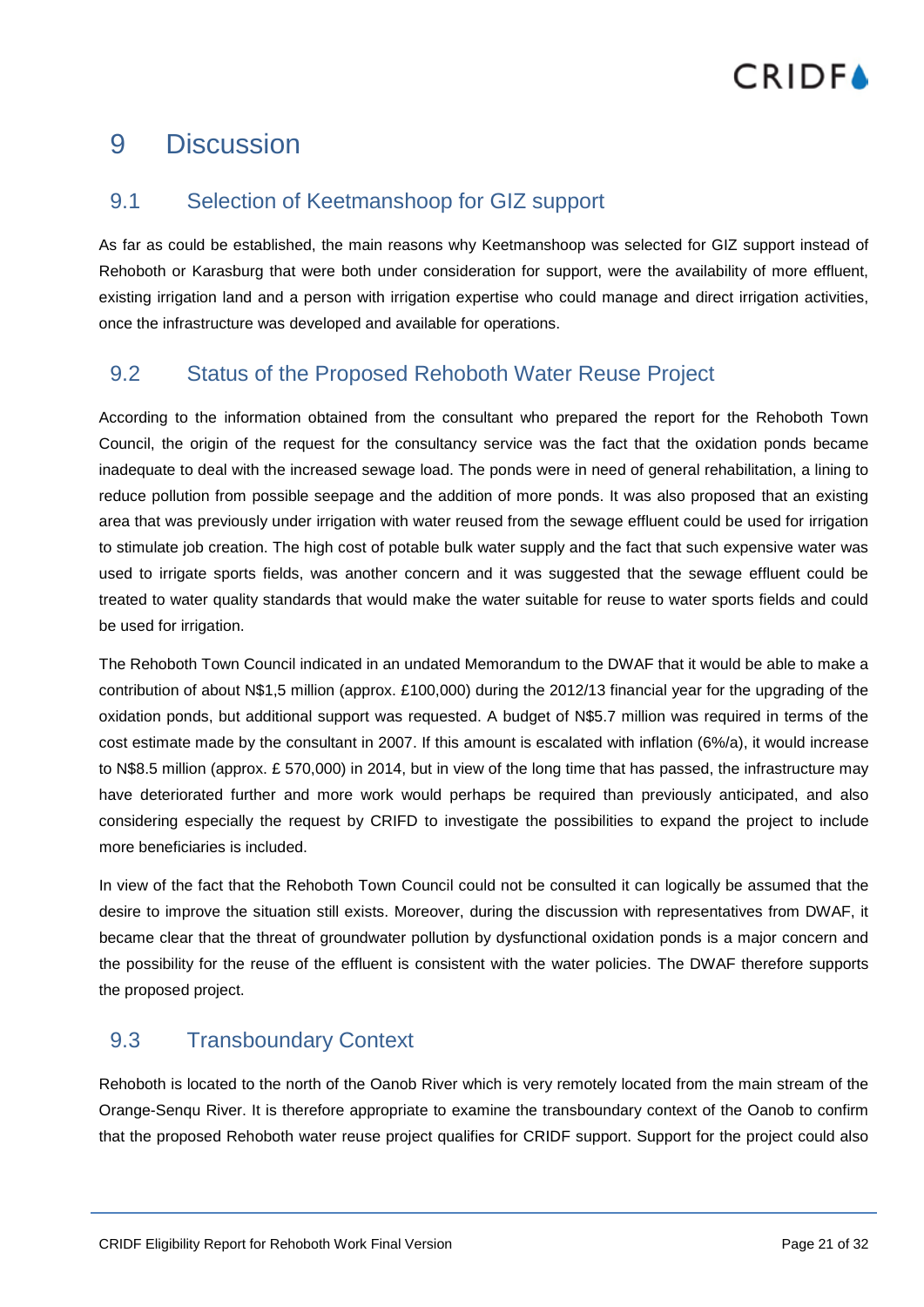be strengthened if the implementation of the project would support the dialogue process in ORASECOM and the formulation of the Basin-Wide IWRM plan currently being developed by the Commission.

Two of the main tributaries of Molopo - Nossob River system, the Nossob and the Auob, originate in Namibia. After crossing the border between Namibia and South Africa, the Nossob forms the border between Botswana and South Africa. The Nossob is therefore a successive river between South Africa and Botswana as well as a contiguous river between Botswana and South Africa. Furthermore, although the Molopo – Nossob watercourse system is endorheic because there is no record that surface flow has ever reached the main stem of the Orange River, the river system is still a sub-basin of the Orange – Senqu River through possible groundwater flow and as per definition, a transboundary watercourse system. Moreover, ORASECOM has consistently defined the entire Orange-Senqu Basin, including this sub-system, as its area of interest. As such, while the ORASECOM Agreement does not define the waters to which it applies, it can be taken that reasonable and equitable use of the waters of the Orange-Senqu System must include consideration of the use of the Molopo-Nossop system.

Similarly it can be argued that the Oanob River which is an endorheic river within the Auob sub-basin of the Nossob River basin is similarly part of a transboundary river system within the Orange-Senqu Basin through groundwater flow. The transboundary context of the Oanob is clear and the proposed water infrastructure development at Rehoboth therefore qualifies for support from the CRIDF water infrastructure programme for Southern Africa.

The present concerns about optimising the use of the water resources of the Orange-Senqu River because the river is reaching closure, the threat of pollution from various sources, and the identified need to increase the benefits that the population in the basin can obtain from the water resources, are important elements of the dialogue in ORASECOM about the management of the basin. It is clear such discussions will be an integral part of the process and the formulation of the Basin-Wide IWRM plan currently being developed by the Commission. The successful implementation of the proposed project to rehabilitate the oxidation ponds and to establish a successful irrigation project that will create job opportunities at Rehoboth, will not only add value to the CRIDF support, but will serve as an excellent example of what can be achieved with an integrated approach when providing support to initiatives in the Orange-Senqu basin under the implementation of the IWRM Plan.

### 9.4 Rehabilitating the Oxidation Ponds at Rehoboth

Due to normal population increase and urbanisation, the population in Rehoboth has increased above expectations. Housing developments to accommodate the people, the expansion of the sewer network and other developments have caused an increase in sewage effluent which cannot at all times be accommodated in the existing sewage oxidation ponds, resulting in periodic overflow of sewage effluent into the surrounding area. This overflow is upstream of the Rehoboth Aquifer and is not only a serious environmental hazard, but a threat that increases the vulnerability of the groundwater in the downstream Rehoboth Aquifer and the Oanob River to pollution.

In view of the location of the Oanob River in the Orange – Senqu River basin and the argument in paragraph 8.3 above about the transboundary nature of the Oanob, the possible contamination of the Rehoboth Aquifer by spills from the oxidation ponds at Rehoboth, should be seen as a matter of common concern to all four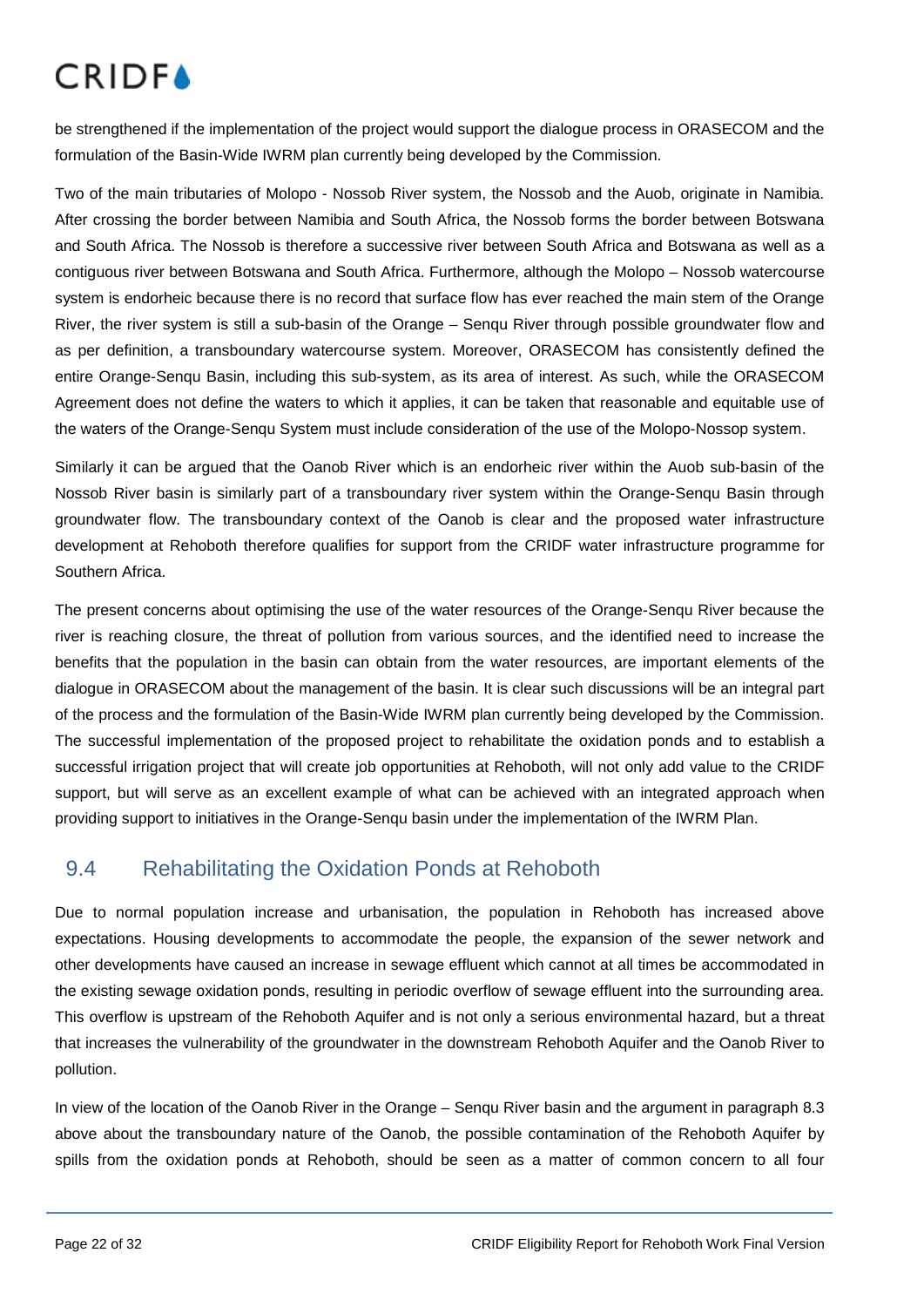

ORASECOM Member States under the provisions of the revised SADC Protocol on Shared Watercourses (Art 4.2 b).

The number of existing oxidation ponds should not only be increased to accommodate the sewage flow, but the existing ponds should be lined and rehabilitated. The ponds should also be fenced to prevent access by livestock and children in view of the health hazards.

The Rehoboth Town Council has a vision to treat the sewage effluent to such a standard that the water can be reused to water sports fields, to do landscaping and to use the water for irrigation. This means that an appropriate treatment facility would be required to do some additional treatment to improve the quality of the effluent to meet the Namibian water quality standards for sewage effluent that could be utilised for the intended purposes. However, the eligibility of the proposed project for CRIDF support would be increased if the treated effluent could be directly used to improve the livelihoods of the poor.

#### 9.5 Water availability

In the report it has been shown that the Oanob Dam, which is the main source of water for Rehoboth, has a sustainable safe yield of more than 4  $Mm<sup>3</sup>/a$ . The present bulk water demand of 1.2  $Mm<sup>3</sup>/a$  will slowly grow over time and if it is assumed that about 60% of the water will become available as sewage effluent, there will be at least 1.14 Mm<sup>3</sup>/a available for irrigation by 2030. If the same assumptions as made in the report by Windhoek Consulting Engineers (Reference 22) to determine the area that can be irrigated under flood irrigation are accepted, at least 12 ha can be irrigated. The irrigation can also be increased over time and as funding becomes available and can grow from a present area under irrigation to the full extent of the scheme possible.

Flood irrigation is very inefficient under Namibian climatic conditions and much more can be achieved by using alternative technologies as will be suggested in the next paragraphs. The proposed production of maize and wheat is not deemed to be labour intensive and has limited possibilities for job creation.

### 9.6 Soil conditions

A study had been done to determine the irrigation potential of soils in Namibia (Reference 11) and the soils at Rehoboth are generally marginally suitable for crop production under irrigation because the soil is very sandy, has low water holding capacity and poor nutrient content. Local variations in soil conditions can make the soil in some areas more suitable for irrigation, such as at the oxidation ponds, but needs more detailed investigations to confirm.

The successful irrigation project at Rehoboth uses greenhouses with special growing media - Cocopeat (coir pith) to provide optimum root zone air/moisture balance.

### 9.7 Irrigation Models at Rehoboth

The irrigation model proposed in the report by Windhoek Consulting Engineers would have been the production of maize or wheat under flood irrigation and using mechanical means to plough, fertilise, plant, and harvest the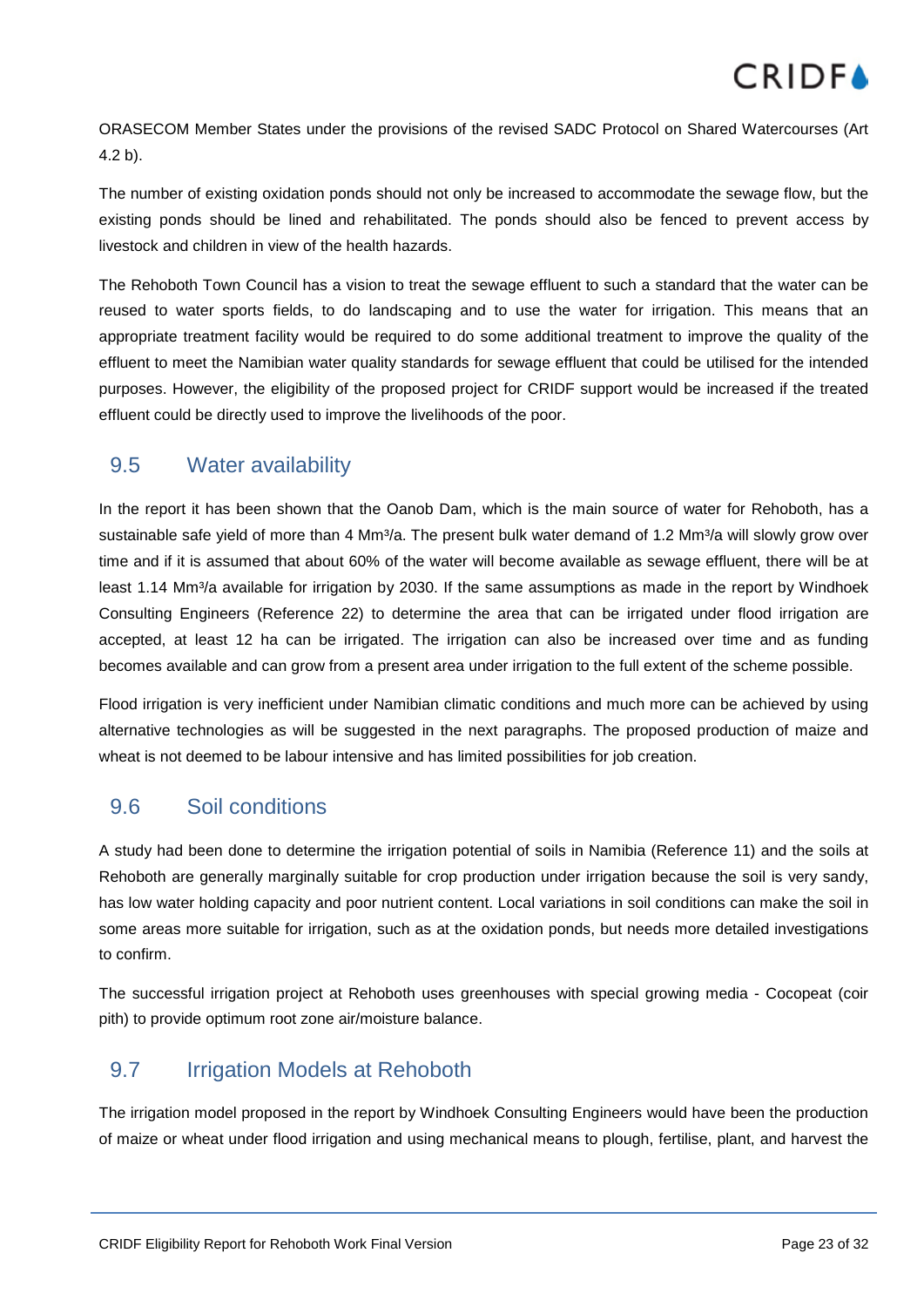# **CRIDEA**

crops. However, this is not a labour intensive pro-poor activity because it does not create many job opportunities.

In comparison to that, the existing irrigation project of the Rehoboth Community Trust could be used as an example of a working model that has been very successful in producing flowers and vegetables for the market in the City of Windhoek, some 90 km north of Rehoboth. The irrigation project became operational in the first quarter of 2004 and the Trust remains fully committed to its prime objective which is to uplift and improve the living standards and quality of life of all inhabitants of the Rehoboth area through sustainable local economic development. A greenhouse project was initiated in 2006 at a cost of N\$2.8 million and is a fully automated vegetable and flower cultivation and production facility.

From an initial plant area of 1 600 m², the greenhouse footprint has been expanded in the period from 2007 till 2010 to a total plant area of 2 800 m² or 0.28 ha. The project was financed entirely from the Trust's own resources. A donation of N\$ 80,000 each was made by the Embassies of the Federal Republic of Germany and Britain toward the establishment of an additional 480 m².

Crop types produced are tomato, cucumber, green peppers, flowers *(gerbera jamesoni)*, cauliflower and broccoli. The project employs 12 people on a permanent basis and employed more than 60 skilled/semi-skilled people during construction activities. The retail prices of crops produced are very competitive with refrigerated produce which has to be imported from South Africa to meet the local demand in the towns and cities in Namibia. Rehoboth is only 90 km from the capital city Windhoek and fresh products like lettuce can be on the table every day. The majority of florists in Windhoek receive fresh flowers on a daily basis.

Finding people in Rehoboth who can work at an irrigation project would be easy because there are many unemployed people available within walking distance from the areas where irrigation can be done. Support for the project can make a pro-poor contribution by providing employment, improving the standard of living and reducing poverty.

The selection of a management model for the proposed irrigation project should also be very carefully considered because it is obvious that the core business of the Rehoboth Town Council is not to run an irrigation project. The concept that irrigation should be done under a central management with vested interests, appropriate knowledge and skills to cultivate a variety of crops (vegetables flowers, fruit) that can provide job opportunities for the unemployed has been more successful if the success of other irrigation models are analysed.

#### 9.8 Cost estimates

The cost estimate for the project could not be updated to the level of accuracy that would be desirable, because not all the parties could be consulted. As a result the extent to which the project must be rehabilitated/extended is not yet clear and the possible support for a specific type of irrigation project is not known.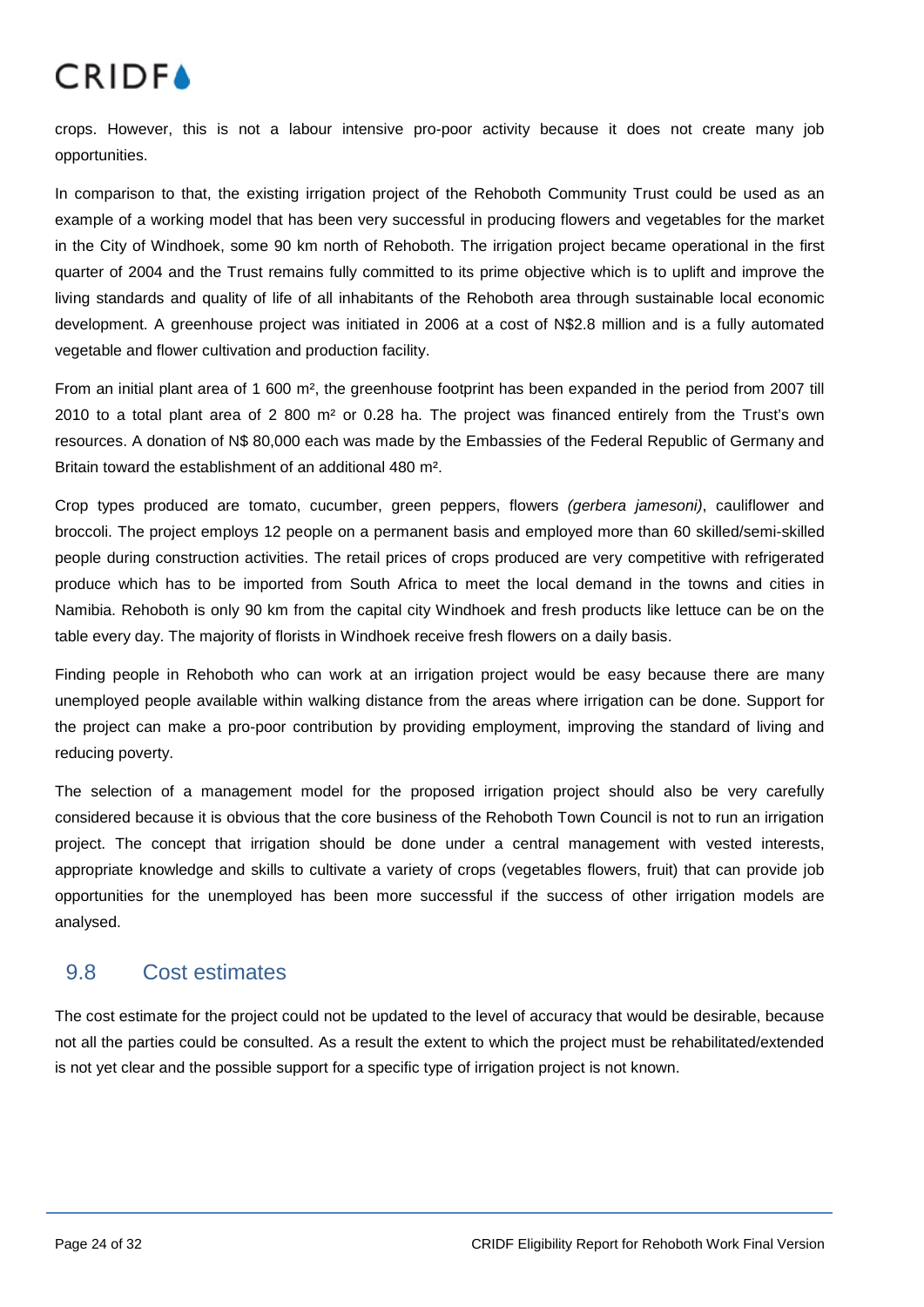### 9.9 Consultations required to move forward

From the discussion it is clear that the proposed Project to rehabilitate the existing effluent treatment facility at Rehoboth to the extent that the treated water is suitable for irrigation and landscaping purposes, would meet the CRIDF objectives to achieve pro-poor and transboundary benefits. This means that the project is eligible for CRIDF support. If the recommendations to that effect in this report are accepted and adopted by the ORASECOM, then further consultations with all the parties involved are required to design and implement the project.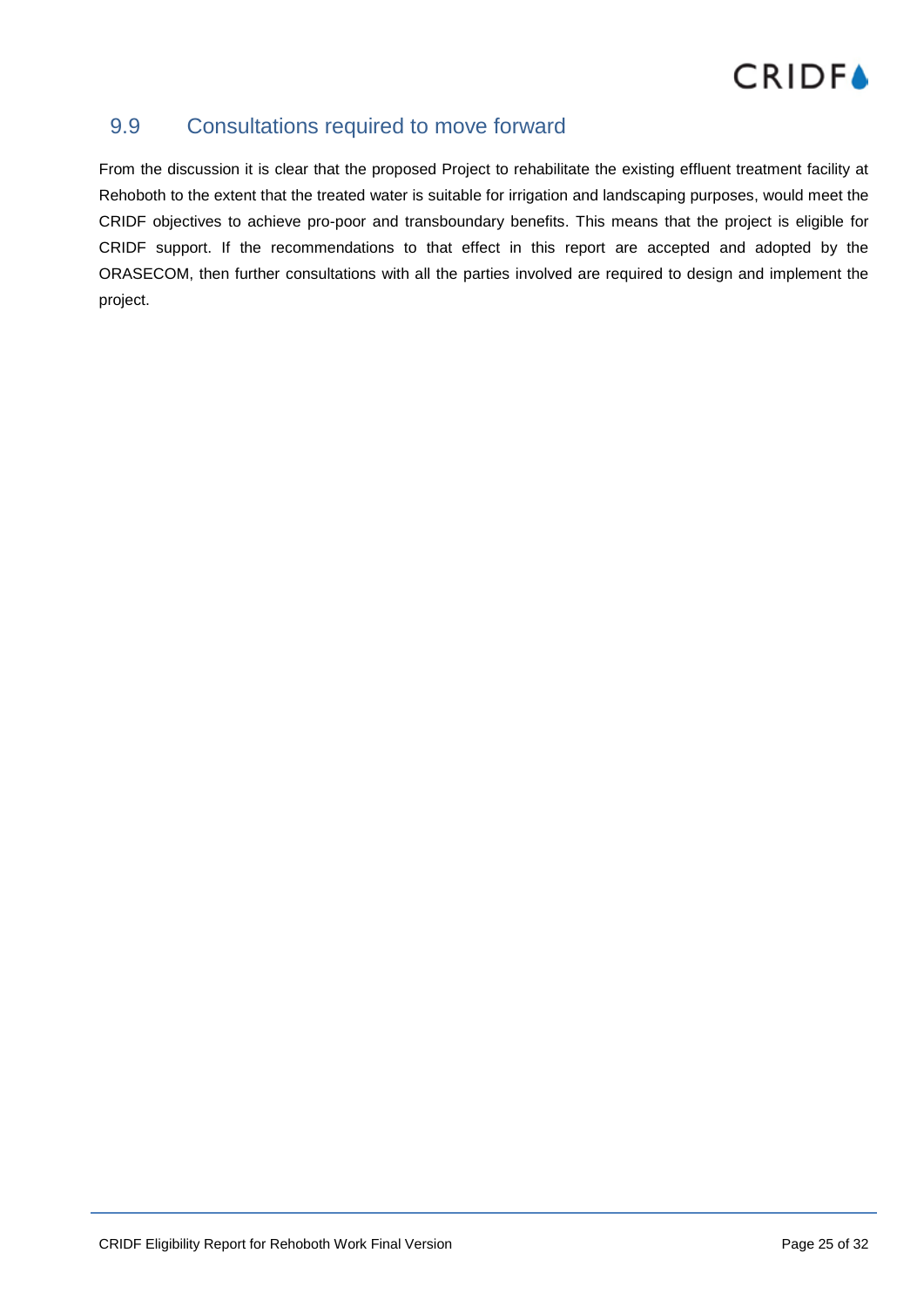

### 10 Conclusion

The following conclusions can be drawn:

- 10.1 The proposed project to upgrade the sewage ponds at Rehoboth town and to reuse the local domestic sewage effluent for irrigation is supported by the DWAF;
- 10.2 The Oanob River and the Rehoboth Aquifer at Rehoboth are transboundary in nature, and at the very least could be considered waters of common concern to ORASECOM;
- 10.3 If the treatment facilities are upgraded, the capacity of the plant could be increased to reduce spills under peak sewage flow conditions, the ponds could be lined properly and the threat of pollution to transboundary water sources in the Orange-Senqu River basin could be reduced;
- 10.4 If the development of at least the first phase of an irrigation project to utilize treated sewage effluent can be supported by CRIDF, additional pro-poor benefits such as effective job creation, reduction in unemployment, improved livelihoods and increased socio-economic benefits could be achieved;
- 10.5 It is expected that the frequency of periods with drought conditions will most probably increase in Namibia due to climate change, but the proposed project has the potential to reduce the risks for crop production because water will be available for irrigation;
- 10.6 The implementation of the proposed project will contribute to the dialogue in the ORASECOM about the development and implementation of integrated water resources management plan and can serve as an example of projects that are making more efficient use of the available water resources in the basin and maximizing the benefits for the basin communities;
- 10.7 It can be confirmed that the proposed project qualifies for CRIDF support.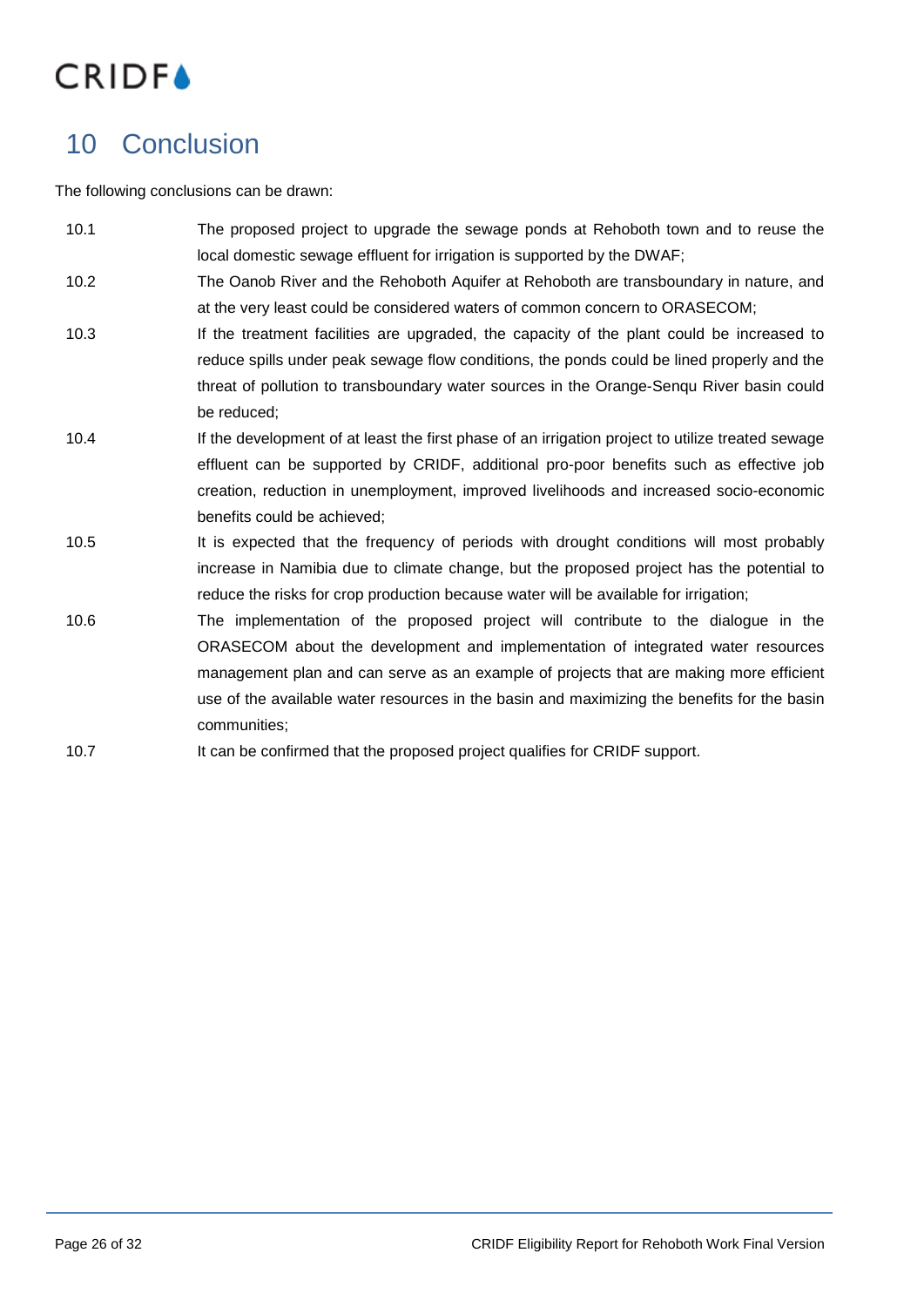# **CRIDEA**

### 11 Recommendations

#### It is recommended that

- 11.1 The endoreic ephemeral Oanob River within the Molopo Nossob sub-basin in the Orange – Senqu River basin is regarded as a remotely located transboundary system that qualifies for possible CRIDF water infrastructure development support;
- 11.2 Funding support is given to the Rehoboth Town Council to upgrade the existing oxidation ponds to the extent that it will be possible to treat the present and future estimated volume of domestic sewage effluent in an appropriate manner to facilitate the reuse of the effluent produced to irrigate crops, on condition that the Rehoboth Town Council allows a commercialized, private entity to develop, operate and manage the irrigation project to utilize the effluent produced;
- 11.3 In view of the existence of successful irrigation farming at Rehoboth, CRIDF funding is provided for the development of irrigation infrastructure on a first phase pilot basis to enable the reuse of the sewage effluent and the production of high value, labour intensive crops such as vegetables and flowers;
- 11.4 Further studies are commissioned to:
	- Plan, design, cost and construct a domestic sewage effluent treatment plant that will produce effluent that can be used for irrigation;
	- Investigate the development, planning, design, cost and implementation of an appropriate irrigation project on a pilot basis with the view to expand the project over time, depending on proof of its successful operation;
	- Design an appropriate model for the operation and management of the proposed irrigation project, based on the existing expertise available at Rehoboth with a similar project which obtains water from the Rehoboth Aquifer in the Oanob River at.
- 11.5 If adopted in principle by CRIFD, this report is submitted to the Technical Task Team of the ORASECOM for further consideration.

**Report by P Heyns Pr Eng**

**Windhoek, September 2013.**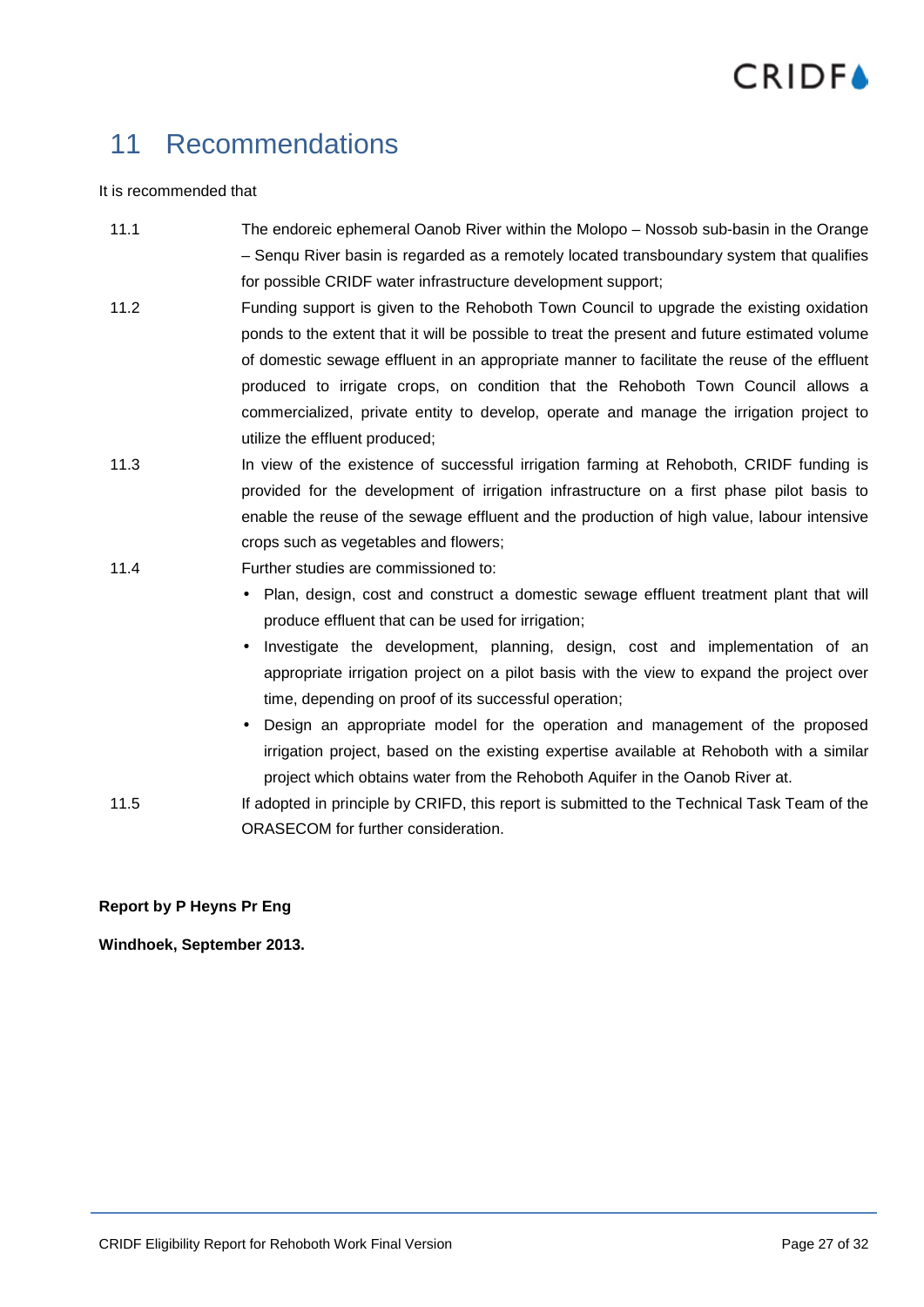

### 12 References

- 1. Dorward, A., Kydd J., *et al (*2004). A Policy Agenda for Pro-Poor Agricultural Growth.
- 2. DWA (1979). Ondersoekverslag oor die Gangbaarheid van 'n moontlike Besproeiingskemea by Rehoboth dorp. (Report about the investigation of the feasibility of a possible irrigation scheme at Rehoboth Town). Report No. 3120/R7/3. Director of Water Affairs, Department of Water Affairs, Southwest Africa Namibia Branch.
- 3. DWA (1983). Groundwater Potential of the Haris River South and South-East of Rehoboth (Geohydrological report). South West Africa/Namibia: Geohydrology Division, Department of Water Affairs. (Report Number: 3121/G9/1).
- 4. DWA (1986). Planning Report on the Future Bulk Water Supply to Rehoboth. South West Africa: Planning Division, Department of Water Affairs. (Report Number: 3120/2/13/P2).
- 5. DWA (1989a). Rehoboth State Water Scheme Re-evaluation of the Groundwater Resources of the Oanob River in the Vicinity of Rehoboth. South West Africa/Namibia: Groundwater Consulting Services Pty Ltd for the Department of Water Affairs. (Report Number: 3121/G9/2).
- 6. DWA (1989b). The Potential for the Release of Water for Ecological Purposes from the Oanob Dam. Namibia: Hydrology Division, Department of Water Affairs. (Report Number: 3121/2/H3).
- 7. DWAF (2012). Code of Practice Volume 6. Wastewater Reuse. Department of Water Affairs and Forestry, Ministry of Agriculture and Water Affairs and Forestry. July 2012
- 8. Government Gazette No. 4707 10 May 2011. Namibia Water Corporation: Bulk Water Supply Tariffs. Namibia Water Corporation Limited.
- 9. IMLT (2006). Keetmanshoop Integrated Bio-Systems Concept Note. Institute for Management and Leadership Training.
- 10. Kullgren, E and Perdell, J (2010). Vulnerability and Risk Assessment of Artificial Recharge of the Oanob Aquifer in Namibia. Department of Civil and Environmental Engineering. Division of Geo Engineering, Chalmers University of Technology, Göteborg, Sweden 2010.
- 11. Loxton, R.F., Hunting and Associates (1971). Consolidated report on reconnaissance surveys of the soils of northern and central South West Africa in terms of their potential for irrigation. Department of Water Affairs, Windhoek.
- 12. Namibia Development Consultants (2001). "Hardap Regional Development Plan 2001/2002- 2005/2006".
- 13. Namibia Statistics Agency (2010). Namibia Household Income and Expenditure Survey 2009/2010.
- 14. Namibia Statistics Agency (2012). Namibia 2011 Population and Housing Census. Basic Report.
- 15. National Planning Commission (2012). Namibia 2011 Population and Housing Census. Preliminary Results. April 2012.
- 16. NamWater (2008). Bulk Water Supply Infrastructure Development and Capital Replacement Master Plan for the Central South of Namibia. Central/South JV Consultants.
- 17. ORASECOM (2000). Agreement between the Governments of the Republic of Botswana, the Kingdom of Lesotho, the Republic of Namibia and the Republic of South Africa on the Establishment of the Orange-Senqu River Commission ORASECOM (2009). Assessment of Potential for the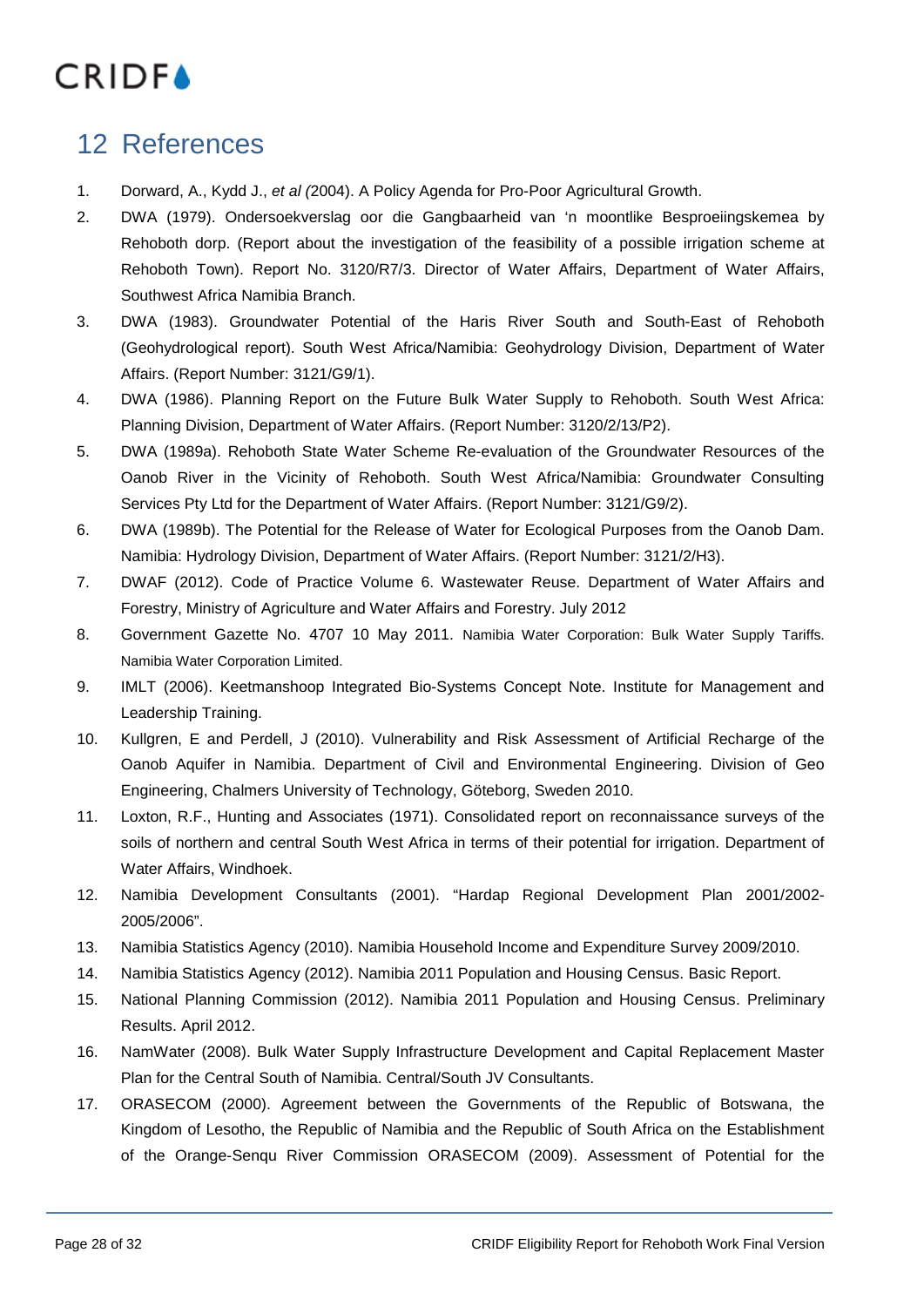

Development and use of "Marginal Waters". Report No. ORASECOM 002/2009. July 2009. Ninham Shand (Pty) Ltd.

- 18. ORASECOM (2009). Feasibility Study of the Potential for Sustainable Water Resources Development in the Molopo-Nossob Watercourse. Report No: 007/2009 July 2009. ILISO Consulting (Pty) Ltd.
- 19. ORASECOM (2009). Groundwater Review of the Molopo-Nossob Basin for Rural Communities including Assessment of National Databases at the Sub-basin level for possible future integration. Report No. ORASECOM/005/2009. Report No. ORASECOM 002/2009. July 2009. Geotechnical Consulting Services (Pty) Ltd.
- 20. Rehoboth Town Council (2012). Memo prepared to provide information requested.
- 21. SWECO (2002). Artificial Recharge to Aquifers in the Central Area of Namibia: A Study to Determine the Economic Viability of Artificial Recharge. Stockholm, Sweden: SWECO International AB for the Ministry of Agriculture and Water Resources Development, Department of Water Affairs.
- 22. WCE (2007). Rehoboth Oxidation Ponds Preliminary Report by Windhoek Consulting Engineers.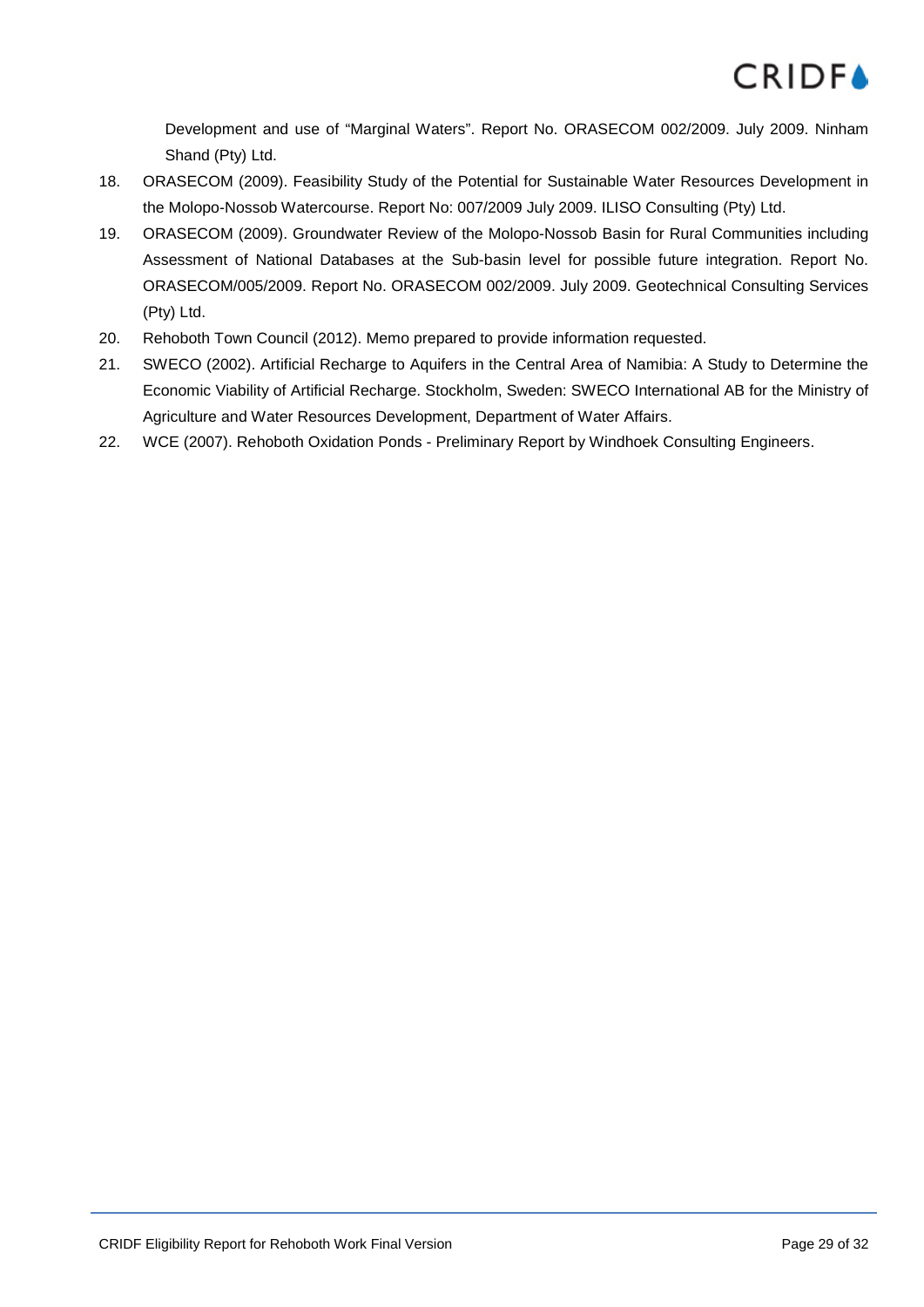

### 13 Abbreviations

| a               | = annum                                                 |
|-----------------|---------------------------------------------------------|
| ASI             | = Adam Smith International                              |
| CRIDF           | = Climate Resilient Infrastructure Development Facility |
| <b>DWAF</b>     | = Department of Water Affairs and Forestry              |
| h               | $=$ hour                                                |
| ha              | $=$ hectare                                             |
| <b>HIWAC</b>    | = Heyns International Water Consultancy                 |
| km              | $=$ kilometre                                           |
| km <sup>2</sup> | = square kilometres                                     |
| м               | $=$ million                                             |
| <b>MAWF</b>     | = Ministry of Agriculture, Water and Forestry           |
| m <sup>3</sup>  | $=$ cubic metre                                         |
| $m^3/s$         | = cubic metres per second                               |
| <b>NAD</b>      | = Namibian Dollar                                       |
| N\$             | = Namibian Dollar                                       |
| NamWater        | = Namibia Water Corporation Ltd                         |
| <b>RDP</b>      | = Regional Development Plan                             |
| <b>ORASECOM</b> | = Orange-Senqu River Commission                         |
| PMU             | = Project Management Unit                               |
| s               | = second                                                |
| <b>TTT</b>      | = Technical Task Team                                   |
| $^{\circ}C$     | = degrees Centigrade                                    |
| ZAR             | = South African Rand                                    |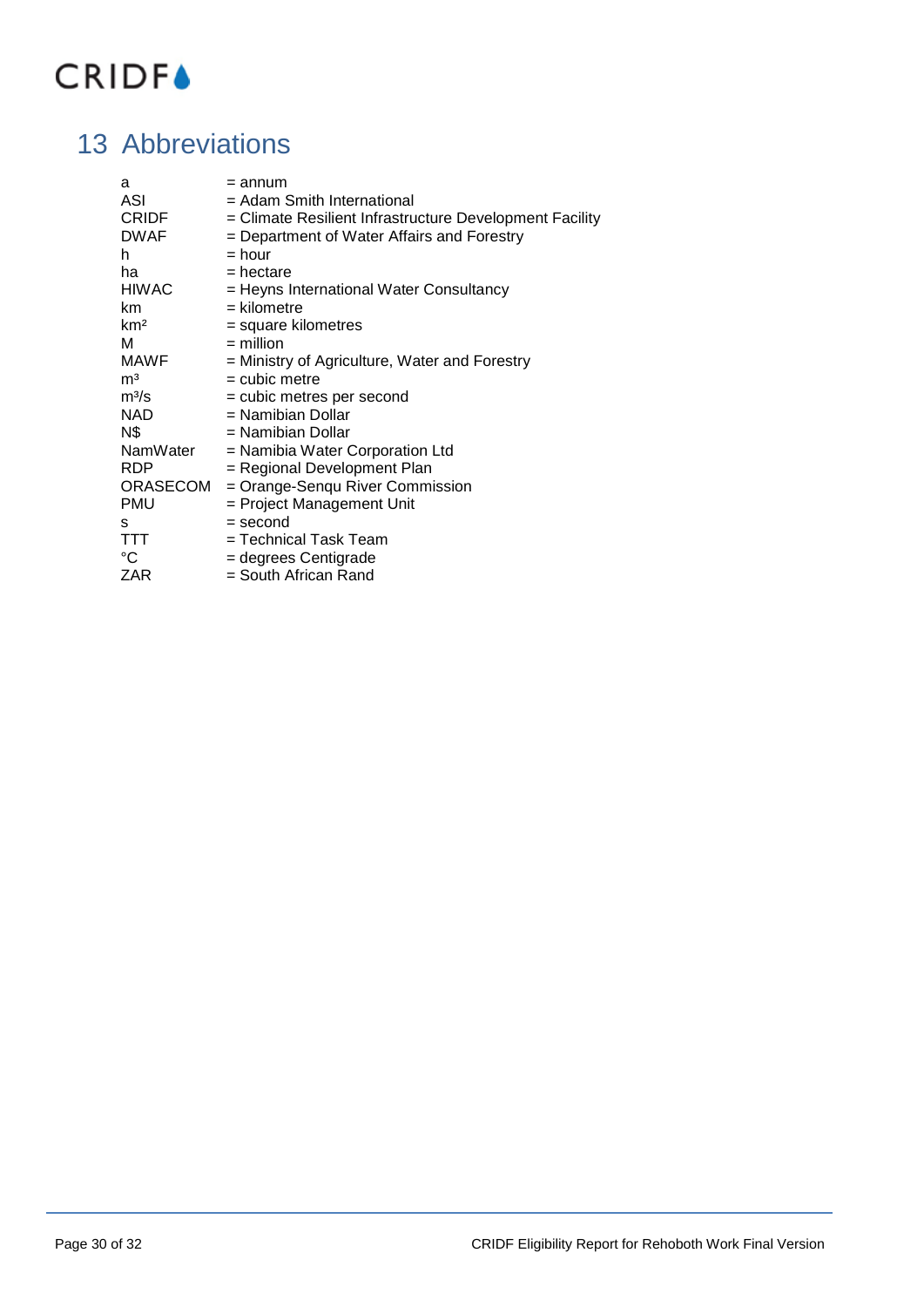| No             | <b>NAME</b>        | <b>CONTACT</b>      | <b>ORGANISATION</b>                             | <b>REASON</b>                                              |
|----------------|--------------------|---------------------|-------------------------------------------------|------------------------------------------------------------|
|                | Ms M Amakali       | +264 81 290 0823    | Deputy Director Water Environment, DWAF         | Meeting about Rehoboth Effluent Reuse Project              |
| 2              | Mr T Basson        | +264 81 129 9629    | <b>Windhoek Consulting Engineers</b>            | Discussion about Rehoboth Effluent Reuse Report            |
| 3              | Mr G Christelis    | +264 81 250 8302    | <b>CHR Water Consultants</b>                    | Groundwater and Rehoboth Aquifer                           |
| 4              | Mr N du Plessis    | +264 81 127 9040    | Senior Environmentalist NamWater                | Ecological releases and artificial recharge Oanob River    |
| 5              | Mr P Heyns         | +264 81 128 4400    | <b>HIWAC</b>                                    | <b>Consultant for ASI</b>                                  |
| 6              | Ms I Karumendu     | +264 81 222 9209    | Hydrological Technician, DWAF                   | Meeting about Rehoboth Effluent Reuse Project              |
| $\overline{7}$ | Mr H Koch          | +264 81 122 2588    | Director Resource Management, DWAF              | Meeting about Rehoboth Effluent Reuse Project              |
| 8              | Mr R Kubas         | +264 81 128 4150    | <b>Rehoboth Community Trust</b>                 | Discussion about irrigation project                        |
| 9              | Mr P Liebenberg    | +264 81 324 0544    | Department of Agriculture                       | Discussion about irrigation at Rehoboth in the past        |
| 10             | Mr A Mostert       | +264 81 127 9266    | NamWater                                        | Discussion about river systems (Oanob) in upper Auob basin |
| 11             | Mr R Pule          | +27 72 230 4669     | <b>ORASECOM</b>                                 | Meeting about Rehoboth Effluent Reuse Project              |
| 12             | Mr G Quibell       | +27 +27 82 563 4504 | <b>CRIDF</b>                                    | Meeting about Rehoboth Effluent Reuse Project              |
| 13             | Mr J Sakupwanya    | +27 74 677 6012     | <b>CRIDF</b>                                    | Meeting about Rehoboth Effluent Reuse Project              |
| 14             | Mr G van der Merwe | +264 61 246 761     | Winplan                                         | Rehoboth town planning                                     |
| 15             | Mr J van Vuuren    | +264 81 124 4985    | <b>Previously Windhoek Consulting Engineers</b> | Author of Rehoboth Effluent Reuse Report                   |

ASI = Adam Smith International: CRIDF = Climate Resilient Infrastructure Development Facility: DWAF = Department of Water Affairs and Forestry: HIWAC = Heyns International Water Consultancy: ORASECOM = Orange-Senqu River Commission

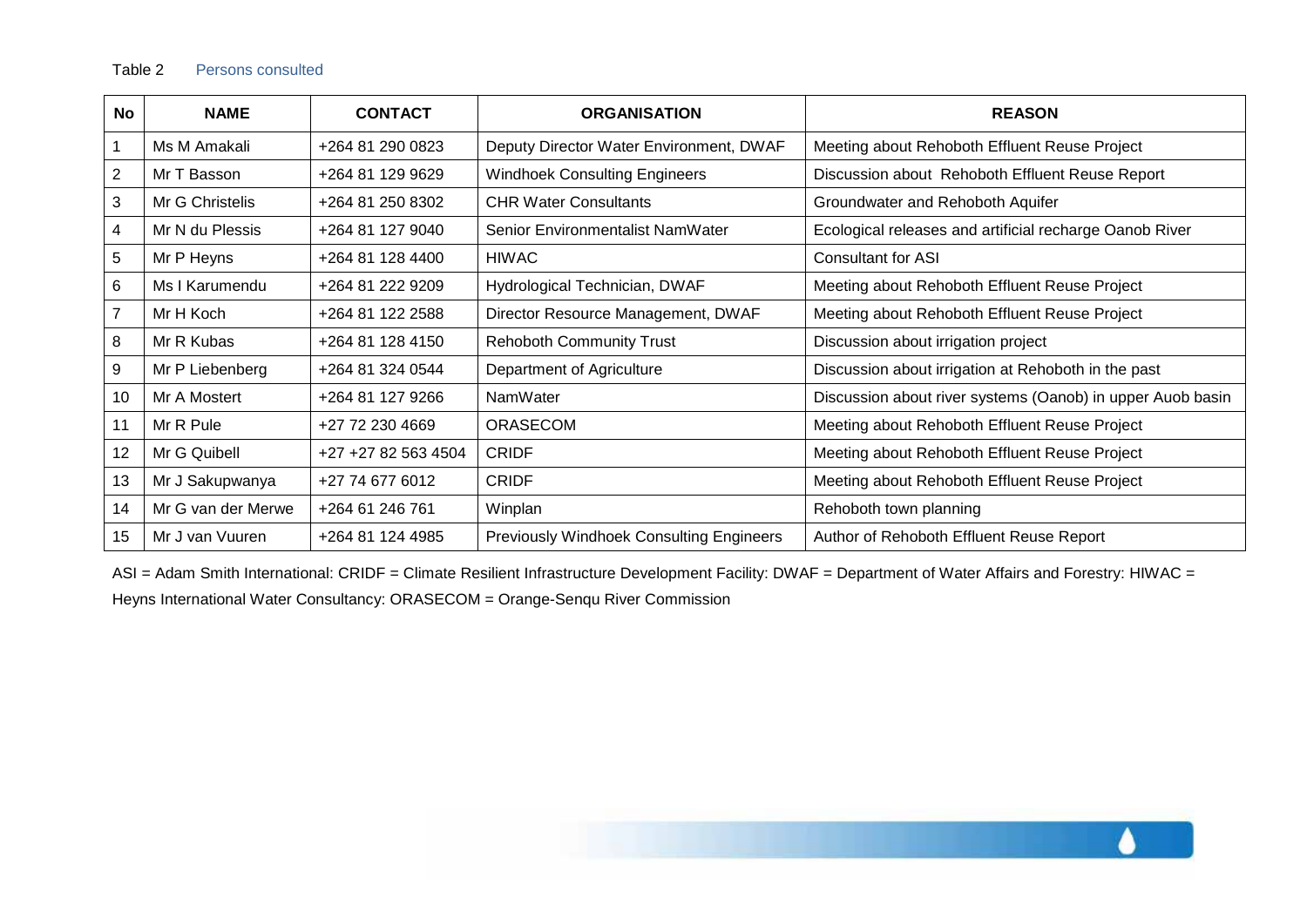# CRIDFO

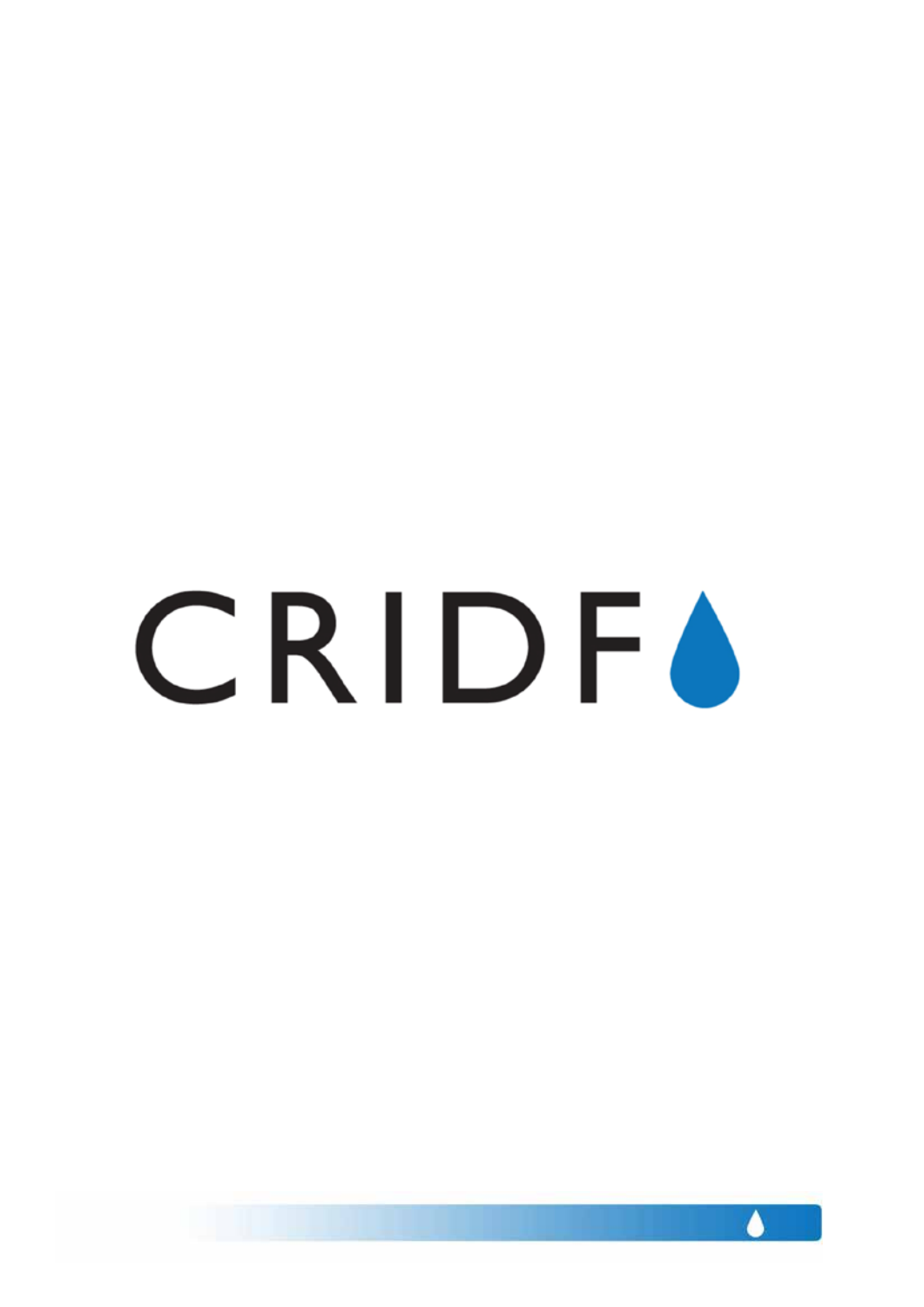# **1740**

### **D3**

# **Project screening tools for this project (Stage 1 – Eligibility)**

**(please refer to attached excel sheet)**

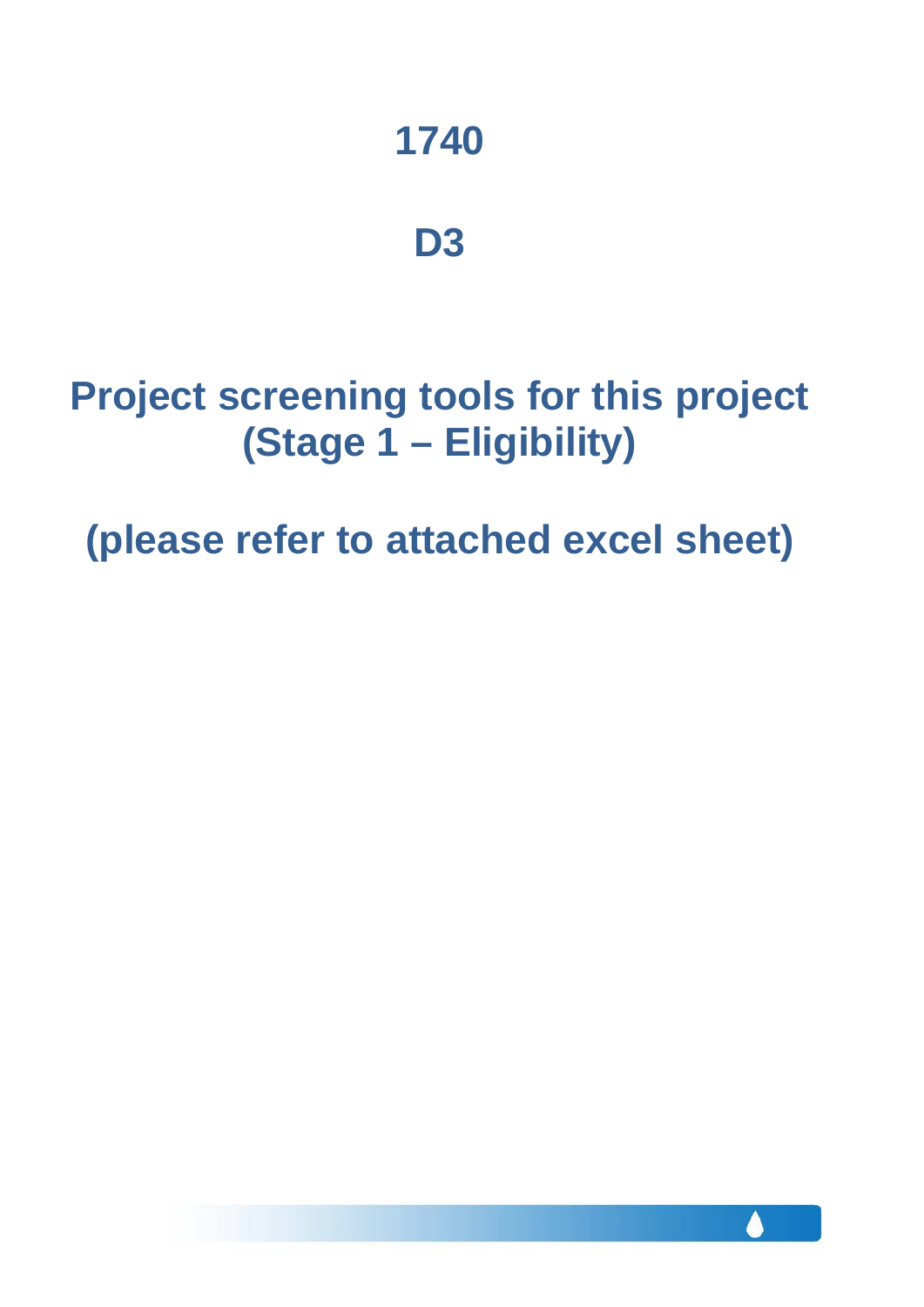# **1740**

### **D4 – D5**

# **Activity report**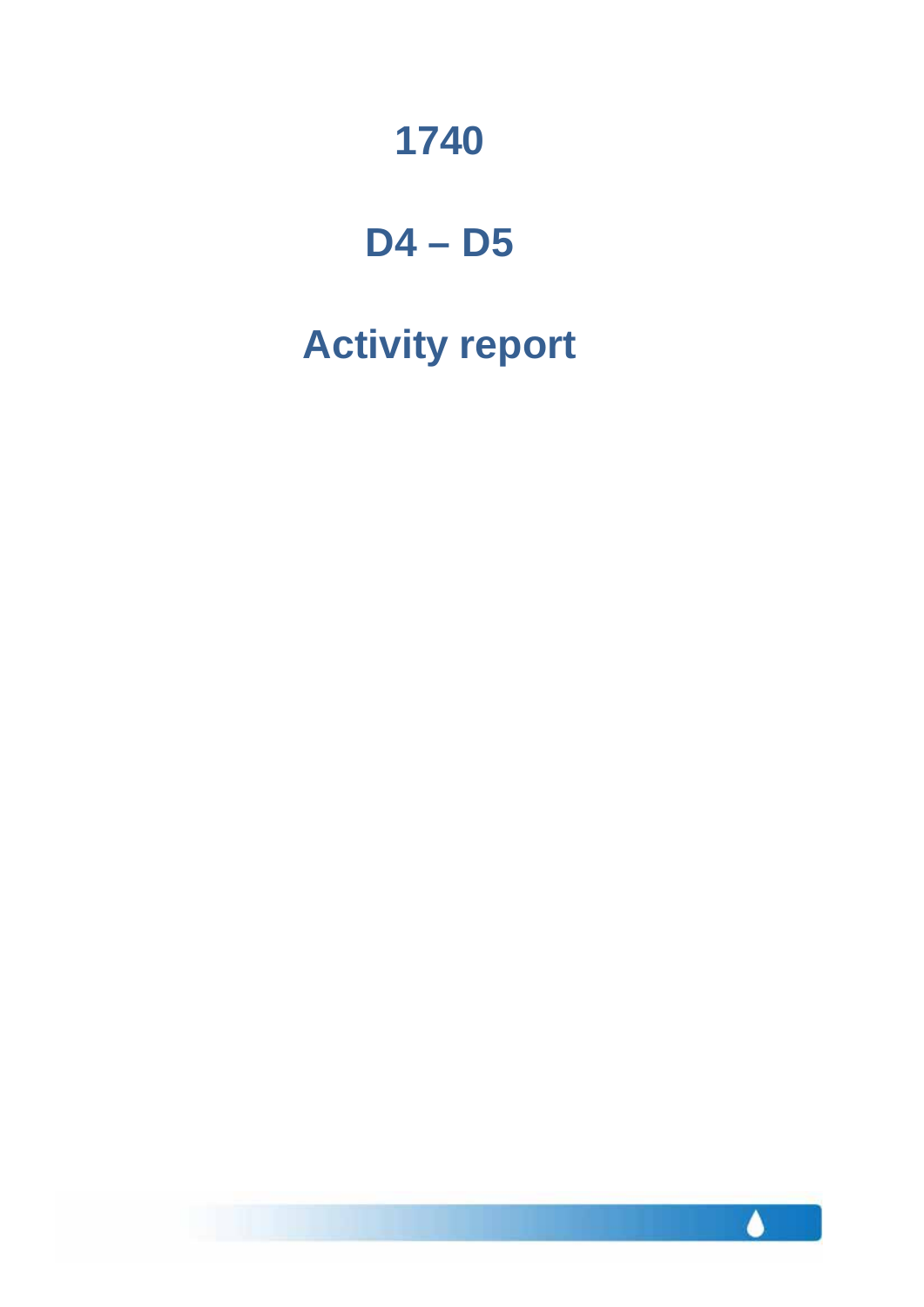### 1740 Activity Report: D05

The purpose of this activity was to assess the eligibility of a potential project in Rehoboth, Namibia for CRIDF support. To evaluate the project, CRIDF's criteria of demand driven, pro-poor, transboundary impact and climate resilience were used.

The potential project in Rehoboth, Namibia was identified from the initial contact with the Orange-Senqu River Commission (ORASECOM), and confirmed as a project CRIDF could take forward to eligibility screening at an ORASECOM Technical Task Team (TTT) meeting.

The level of effort expended on this activity was 16 person days.

#### D02: Meetings and Notes of Meetings

The Activity Lead arranged for a joint meeting with staff of Namibia's Department of Water Affairs (DWAF), a representative from the CRIDF Project Management Unit (PMU) and a Water Resources Specialist from the ORASECOM at the DWAF Offices in Windhoek. The meeting was held on 15 August 2013 and the issues discussed at the meeting were:

- Ÿ, Status of the proposed Rehoboth effluent reuse project;
- Existing interest in effluent reuse at Rehoboth ;
- Ÿ, Information on progress with the proposed project;
- Establish why Keetmanshoop was selected over Rehoboth for GIZ support;
- Confirmation of the commitment of the DWAF to support effluent reuse at Rehoboth;
- Views of the ORASECOM representative;
- Views of the CRIDF PMU representative about CRIDF approaches and focus areas.  $\mathbf{r}$

The Activity Lead subsequently had discussions with the consultants who undertook the initial investigations as well as other technical staff at the Ministry of Agriculture, Water and Forestry and the Namibia Water Corporation (NamWater) who had been involved with water and irrigation issues at Rehoboth in the past.

#### D03: Scoping level review of any possible transboundary and pro-poor benefits

The detailed assessment of any possible pro-poor and transboundary benefits that will be realized from this project is presented in Sections 5.3 and 9.3 respectively of the consultant's report. The report concludes that:

The proposed project to upgrade the sewage ponds at Rehoboth town to prevent pollution and to reuse the local domestic sewage effluent for irrigation is supported by the DWAF because pollution control and water reuse is in line with the Namibian Water Policy while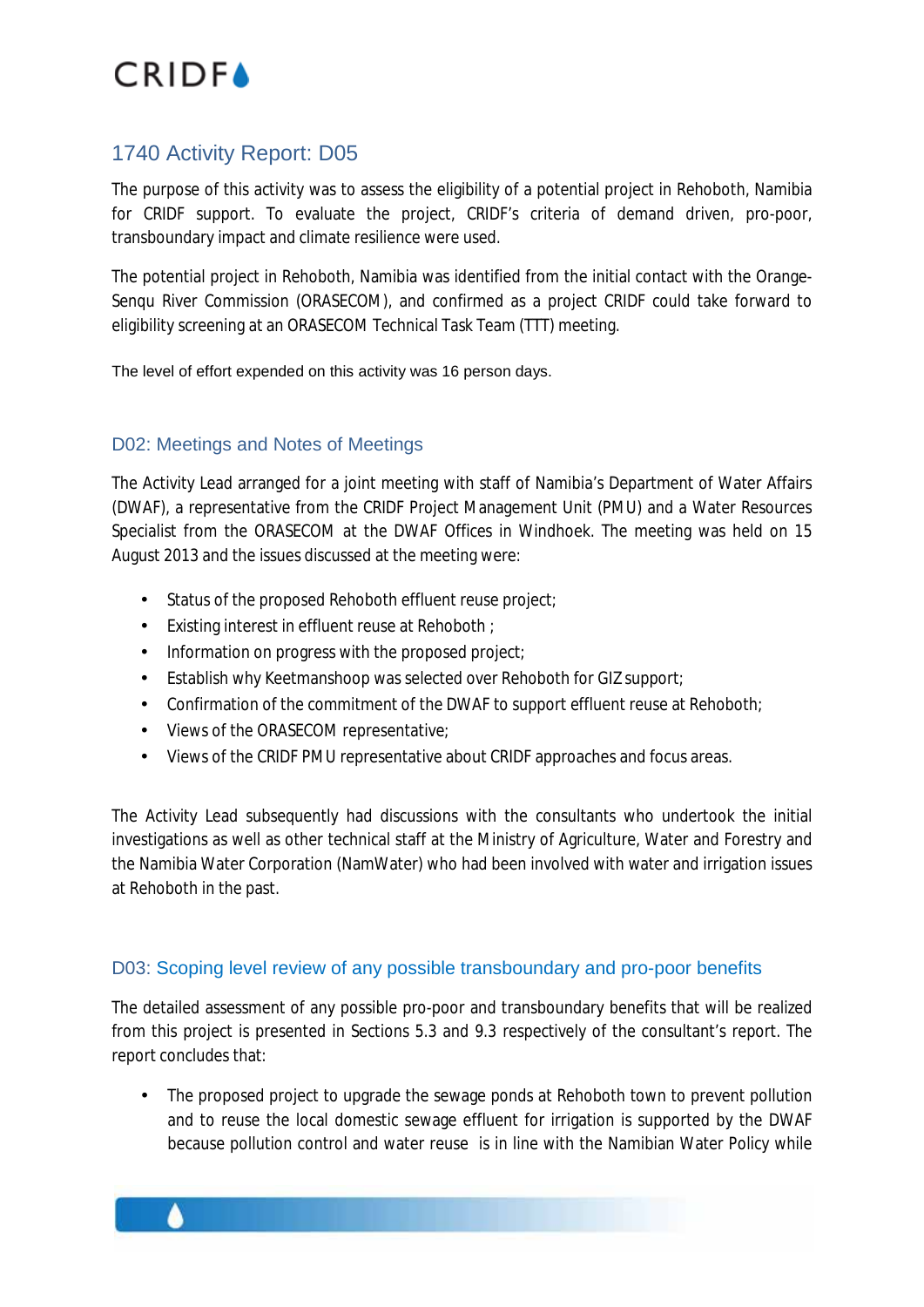the promotion of irrigation is in line with the Green Scheme Policy which is aimed at increasing agricultural production and agribusiness;

- If the development of at least the first phase of an irrigation project utilizes treated sewage effluent, the project can be supported by CRIDF. Additional pro-poor benefits such as effective job creation, reduction in unemployment, improved livelihoods and increased socio-economic benefits could be achieved;
- It is expected that the frequency of droughts will most probably increase in Namibia due to climate change, but the proposed project has the potential to reduce the risks for crop production because it will increase water security for irrigation;
- The treatment of waste water to water quality standards that will allow the reuse of water on sports fields will reduce the need to use expensive potable water for irrigation;
- The Oanob River and the Rehoboth Aquifer at Rehoboth are trans-boundary in nature;
- If the treatment facilities are upgraded, the capacity of the plant could be increased to reduce spills under peak sewage flow conditions, the ponds could be lined properly to reduce seepage and the threat of pollution to transboundary water sources in the Orange-Senqu River basin could be reduced;
- The implementation of the proposed project will contribute to the dialogue in the ORASECOM on the development and implementation of an Integrated Water Resources Management Plan and can serve as an example of projects that are making more efficient use of the available water resources in the basin while maximizing the benefits for the basin communities;
- l, The proposed project qualifies for CRIDF support from a technical perspective.

#### D04: Recommendations on whether, and how, CRIDF may support this Project

The consultant presents recommendations in the Report (Section 10) for CRIDF to take the project forward to bankability screening. Other recommendations presented in the report on precisely how CRIDF should support the project; what contributions CRIDF could make and the way forward regarding future CRIDF support are:

- Funding support is given to the Rehoboth Town Council to upgrade the existing oxidation  $\mathbf{r}$ ponds to the extent that it will be possible to treat the present and future estimated volume of domestic sewage effluent in an appropriate manner. To facilitate the reuse of the effluent produced to irrigate crops, on condition that the Rehoboth Town Council allows for a commercialized, private entity to develop, operate and manage the irrigation project to utilize the effluent produced;
- In view of the existence of successful irrigation farming at Rehoboth, CRIDF funding is  $\mathbf{r}$ provided for the development of irrigation infrastructure on a first phase pilot basis to enable the reuse of the sewage effluent and the production of high value, labour intensive crops such as vegetables and flowers;
- Further studies are commissioned to: